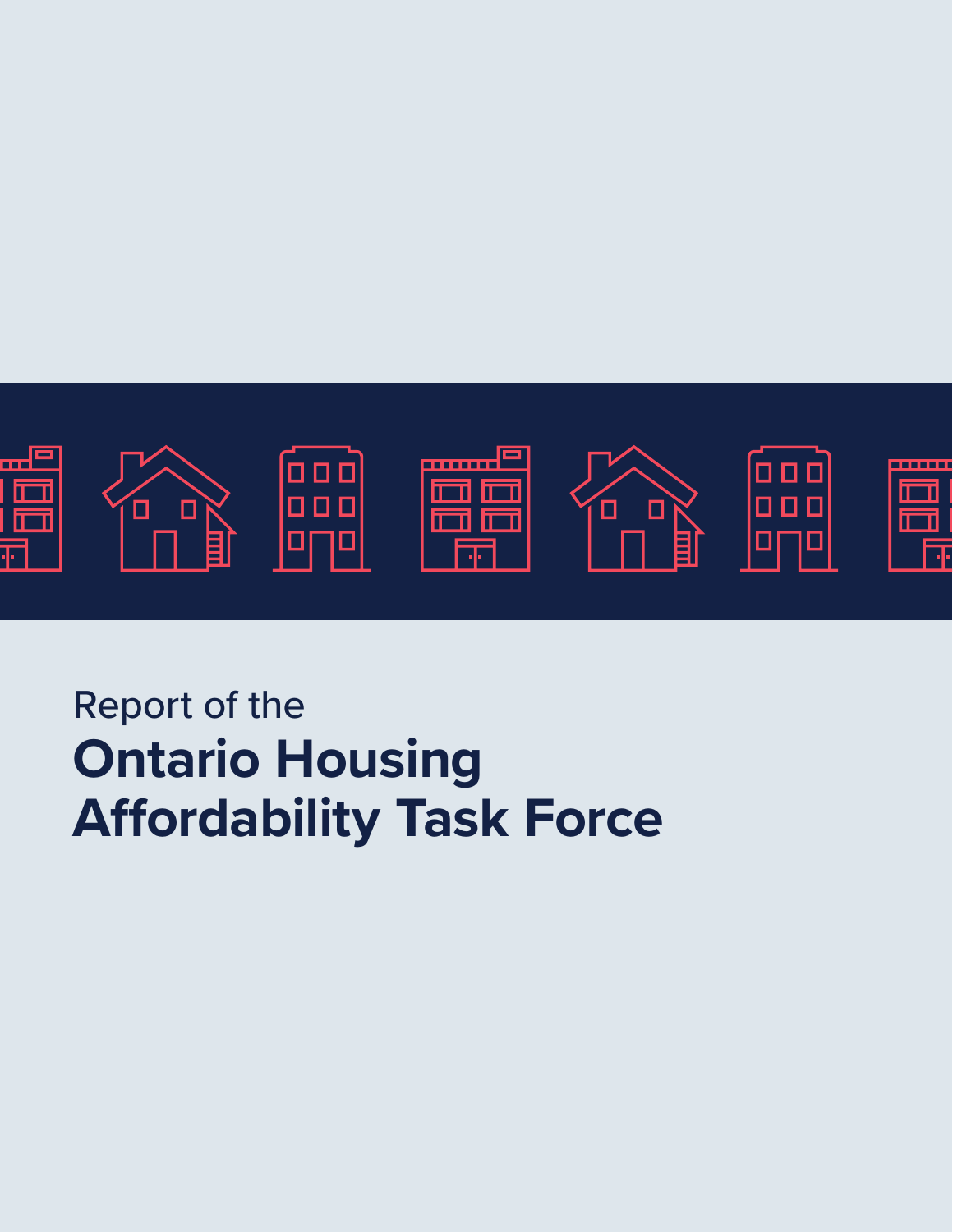## **Contents**

| Cut the red tape so we can                      |  |
|-------------------------------------------------|--|
|                                                 |  |
| Support and incentivize                         |  |
|                                                 |  |
| Appendix A: Biographies of Task Force Members27 |  |
|                                                 |  |
|                                                 |  |
|                                                 |  |
|                                                 |  |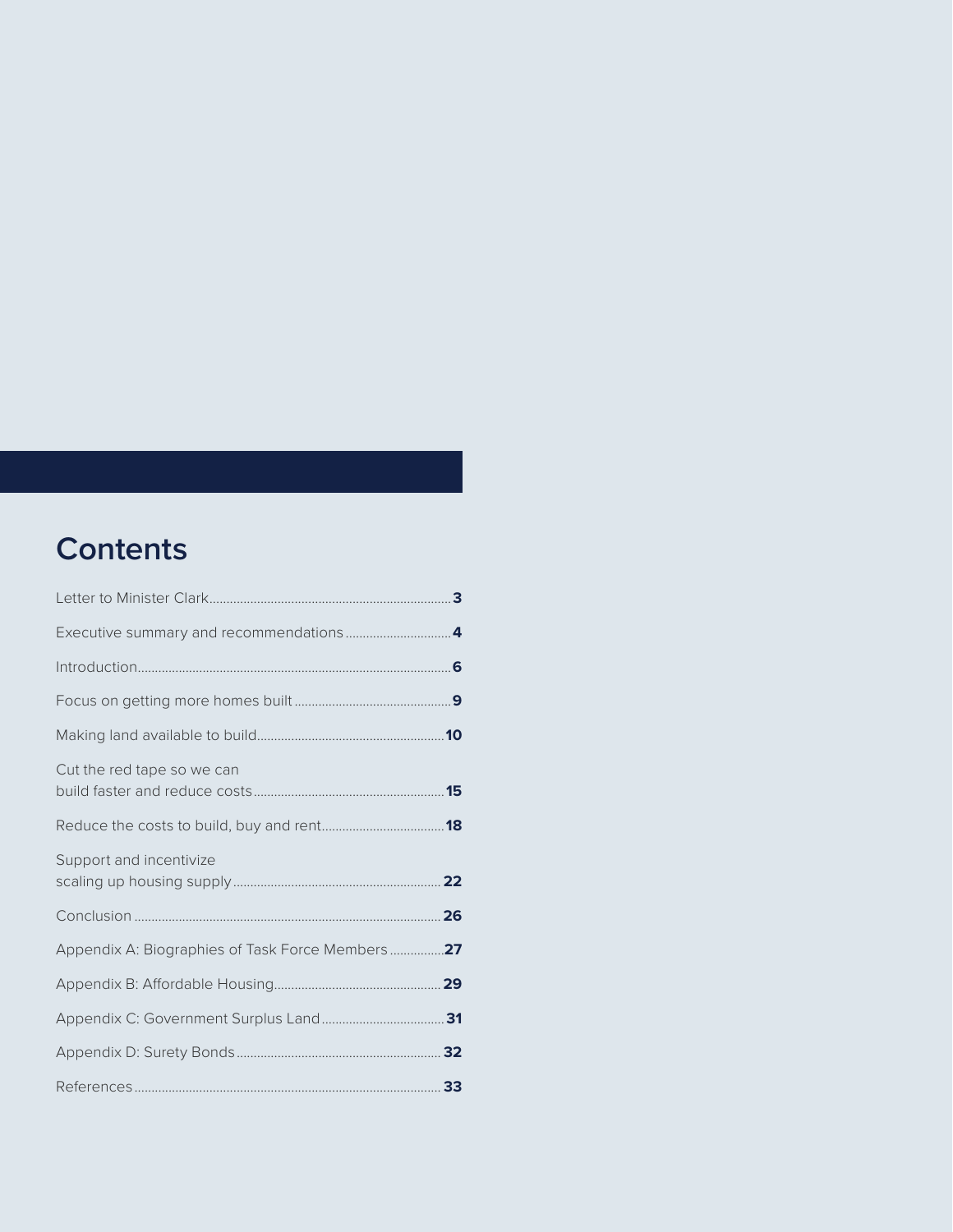## <span id="page-2-0"></span>**Letter to Minister Clark**

Dear Minister Clark,

Hard-working Ontarians are facing a housing crisis. For many years, the province has not built enough housing to meet the needs of our growing population. While the affordability crisis began in our large cities, it has now spread to smaller towns and rural communities.

Efforts to cool the housing market have only provided temporary relief to home buyers. The long-term trend is clear: house prices are increasing much faster than Ontarian's incomes. The time for action is now.

When striking the Housing Affordability Task Force, you and Premier Ford were clear: you wanted actionable, concrete solutions to help Ontarians and there was no time to waste. You asked us to be bold and gave us the freedom and independence to develop our recommendations.

In the past two months, we have met municipal leaders, planners, unions, developers and builders, the financial sector, academics, think tanks and housing advocates. Time was short, but solutions emerged consistently around these themes:

- More housing density across the province
- End exclusionary municipal rules that block or delay new housing
- Depoliticize the housing approvals process
- Prevent abuse of the housing appeals system
- Financial support to municipalities that build more housing

We present this report to you not as an "all or nothing" proposal, but rather as a list of options that the government has at its disposal to help address housing affordability for Ontarians and get more homes built. We propose an ambitious but achievable target: 1.5 million new homes built in the next ten years.

Parents and grandparents are worried that their children will not be able to afford a home when they start working or decide to start a family. Too many Ontarians are unable to live in their preferred city or town because they cannot afford to buy or rent.

The way housing is approved and built was designed for a different era when the province was less constrained by space and had fewer people. But it no longer meets the needs of Ontarians. The balance has swung too far in favour of lengthy consultations, bureaucratic red tape, and costly appeals. It is too easy to oppose new housing and too costly to build. We are in a housing crisis and that demands immediate and sweeping reforms.

It has been an honour to serve as Chair, and I am proud to submit this report on behalf of the entire Task Force.



**Jake Lawrence** Chair, Housing Affordability Task Force Chief Executive Officer and Group Head, Global Banking and Markets, Scotiabank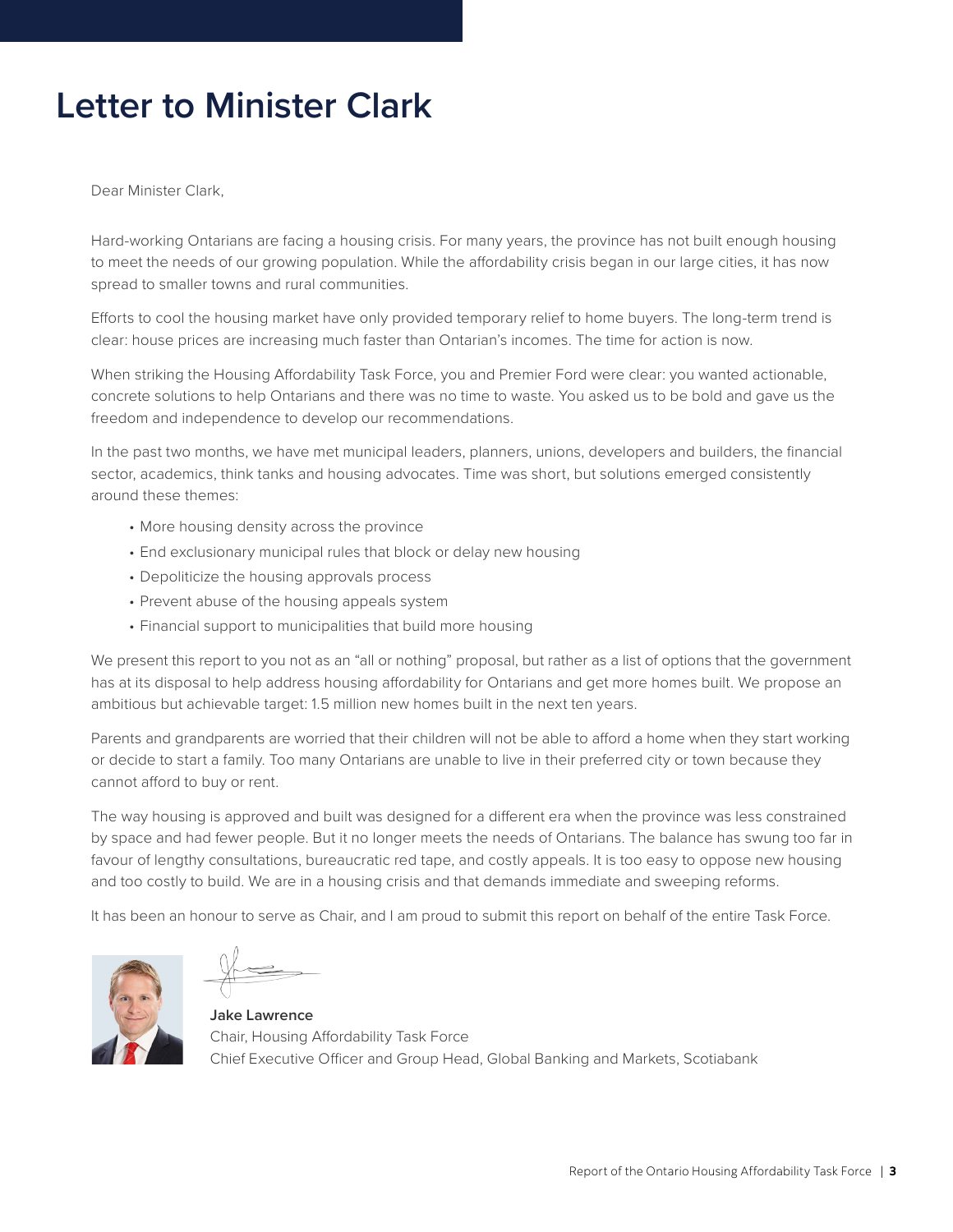## <span id="page-3-0"></span>**Executive summary and recommendations**

House prices in Ontario have almost tripled in the past 10 years, growing much faster than incomes. This has home ownership beyond the reach of most first-time buyers across the province, even those with well-paying jobs. Housing has become too expensive for rental units and it has become too expensive in rural communities and small towns. The system is not working as it should.

For too long, we have focused on solutions to "cool" the housing market. It is now clear that we do not have enough homes to meet the needs of Ontarians today, and we are not building enough to meet the needs of our growing population. If this problem is not fixed – by creating more housing to meet the growing demand – housing prices will continue to rise. We need to build more housing in Ontario.

This report sets out recommendations that would set a bold goal and clear direction for the province, increase density, remove exclusionary rules that prevent housing growth, prevent abuse of the appeals process, and make sure municipalities are treated as partners in this process by incentivizing success.

### Setting bold targets and making new housing the planning priority

Recommendations 1 and 2 urge Ontario to set a bold goal of adding 1.5 million homes over the next 10 years and update planning guidance to make this a priority.

The task force then recommends actions in five main areas to increase supply:

#### **Require greater density**

Land is not being used efficiently across Ontario. In too many neighbourhoods, municipal rules only allow single-family homes – not even a granny suite. Taxpayers have invested heavily in subway, light rail, bus and rail lines and highways, and the streets nearby are ideally suited for more mid- and high-rise housing. Underused or redundant commercial and industrial buildings are ripe to be redeveloped into housing or mixed commercial and residential use. New housing on undeveloped land should also be higher density than traditional suburbs, especially close to highways.

Adding density in all these locations makes better use of infrastructure and helps to save land outside urban boundaries. Implementing these recommendations will provide Ontarians with many more options for housing.

Recommendations 3 through 11 address how Ontario can quickly create more housing supply by allowing more housing in more locations "as of right" (without the need for municipal approval) and make better use of transportation investments.

#### **Reduce and streamline urban design rules**

Municipalities require numerous studies and set all kinds of rules for adding housing, many of which go well beyond the requirements of the provincial Planning Act. While some of this guidance has value for urban design, some rules appear to be arbitrary and not supported by evidence – for example, requiring condo buildings to include costly parking stalls even though many go unsold. These rules and requirements result in delays and extra costs that make housing either impossible to build or very expensive for the eventual home buyer or renter.

Recommendation 12 would set uniform provincial standards for urban design, including building shadows and setbacks, do away with rules that prioritize preservation of neighbourhood physical character over new housing, no longer require municipal approval of design matters like a building's colour, texture, type of material or window details, and remove or reduce parking requirements in cities over 50,000 in population.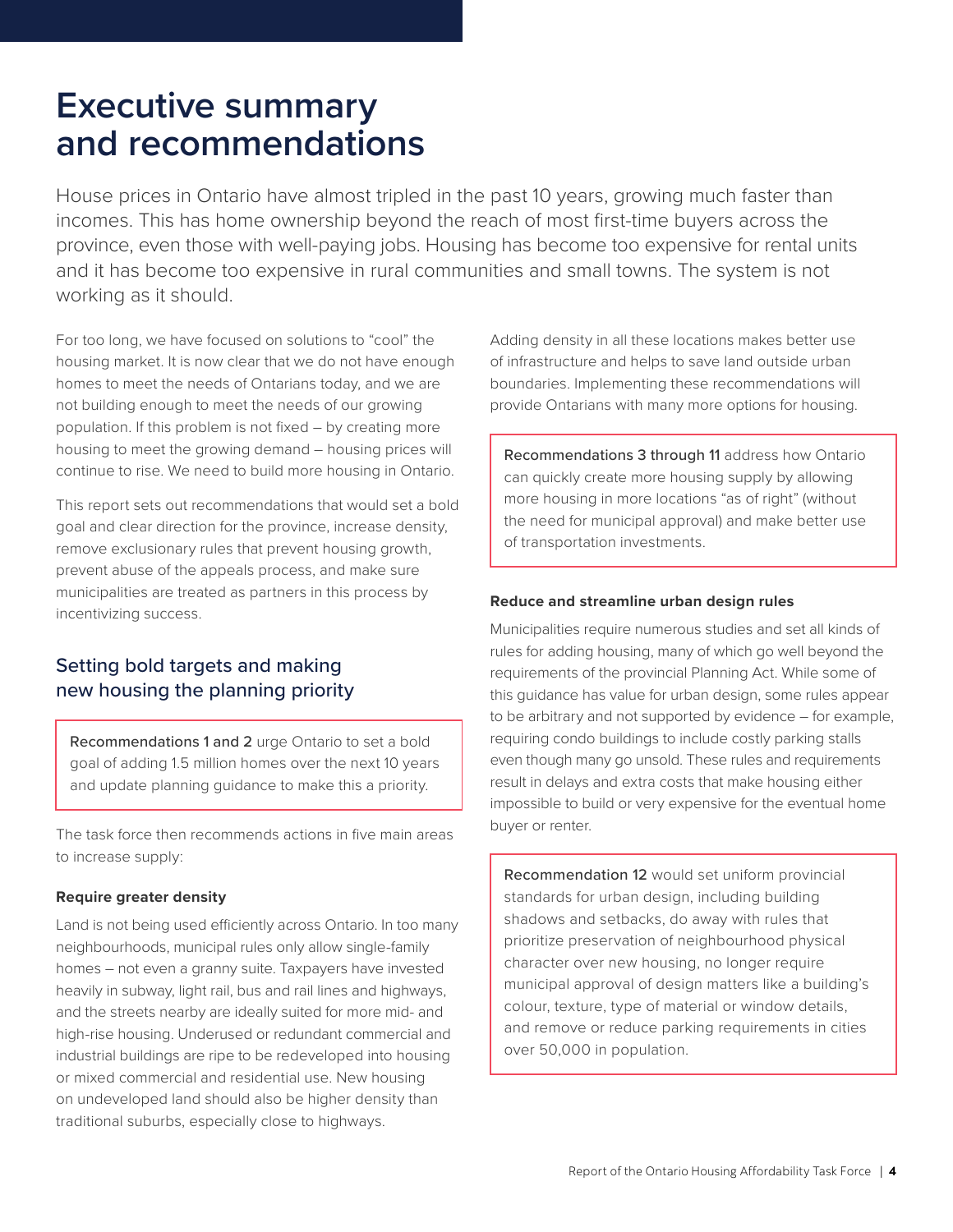#### **Depoliticize the process and cut red tape**

NIMBYism (not in my backyard) is a major obstacle to building housing. It drags out the approval process, pushes up costs, and keeps out new residents. Because local councillors depend on the votes of residents who want to keep the status quo, the planning process has become politicized. Municipalities allow far more public consultation than is required, often using formats that make it hard for working people and families with young children to take part. Too few technical decisions are delegated to municipal staff. Pressure to designate buildings with little or no heritage value as "heritage" if development is proposed and bulk listings of properties with "heritage potential" are also standing in the way of getting homes built. Dysfunction throughout the system, risk aversion and needless bureaucracy have resulted in a situation where Ontario lags the rest of Canada and the developed world in approval times. Ontarians have waited long enough.

Recommendations 13 through 25 would require municipalities to limit consultations to the legislated maximum, ensure people can take part digitally, mandate the delegation of technical decisions, prevent abuse of the heritage process and see property owners compensated for financial loss resulting from designation, restore the right of developers to appeal Official Plans and Municipal Comprehensive Reviews, legislate timelines for approvals and enact several other common sense changes that would allow housing to be built more quickly and affordably.

#### **Fix the Ontario Land Tribunal**

Largely because of the politicization of the planning process, many proponents look to the Tribunal, a quasi-judicial body, to give the go-ahead to projects that should have been approved by the municipality. Even when there is municipal approval, however, opponents appeal to the Tribunal – paying only a \$400 fee – knowing that this may well succeed in delaying a project to the point where it might no longer make economic sense. As a result, the Tribunal faces a backlog of more than 1,000 cases and is seriously under-resourced.

Recommendations 26 through 31 seek to weed out or prevent appeals aimed purely at delaying projects, allow adjudicators to award costs to proponents in more cases, including instances where a municipality has refused an approval to avoid missing a legislated deadline, reduce the time to issue decisions, increase funding, and encourage the Tribunal to prioritize cases that would increase housing supply quickly as it tackles the backlog.

#### **Support municipalities that commit to transforming the system**

Fixing the housing crisis needs everyone working together. Delivering 1.5 million homes will require the provincial and federal governments to invest in change. Municipalities that make the difficult but necessary choices to grow housing supply should be rewarded, and those that resist new housing should see funding reductions.

Recommendations 49 and 50 call for Ontario government to create a large "Ontario Housing Delivery Fund" and encourage the federal government to match funding, and suggest how the province should reward municipalities that support change and reduce funding for municipalities that do not.

This executive summary focuses on the actions that will get the most housing units approved and built in the shortest time. Other recommendations in the report deal with issues that are important but may take more time to resolve or may not directly increase supply (recommendation numbers are indicated in brackets): improving tax and municipal financing (32-37, 39, 42-44); encouraging new pathways to home ownership (38, 40, 41); and addressing labour shortages in the construction industry (45-47).

This is not the first attempt to "fix the housing system". There have been efforts for years to tackle increasing housing prices and find solutions. This time must be different. Recommendations 50-55 set out ways of helping to ensure real and concrete progress on providing the homes Ontarians need.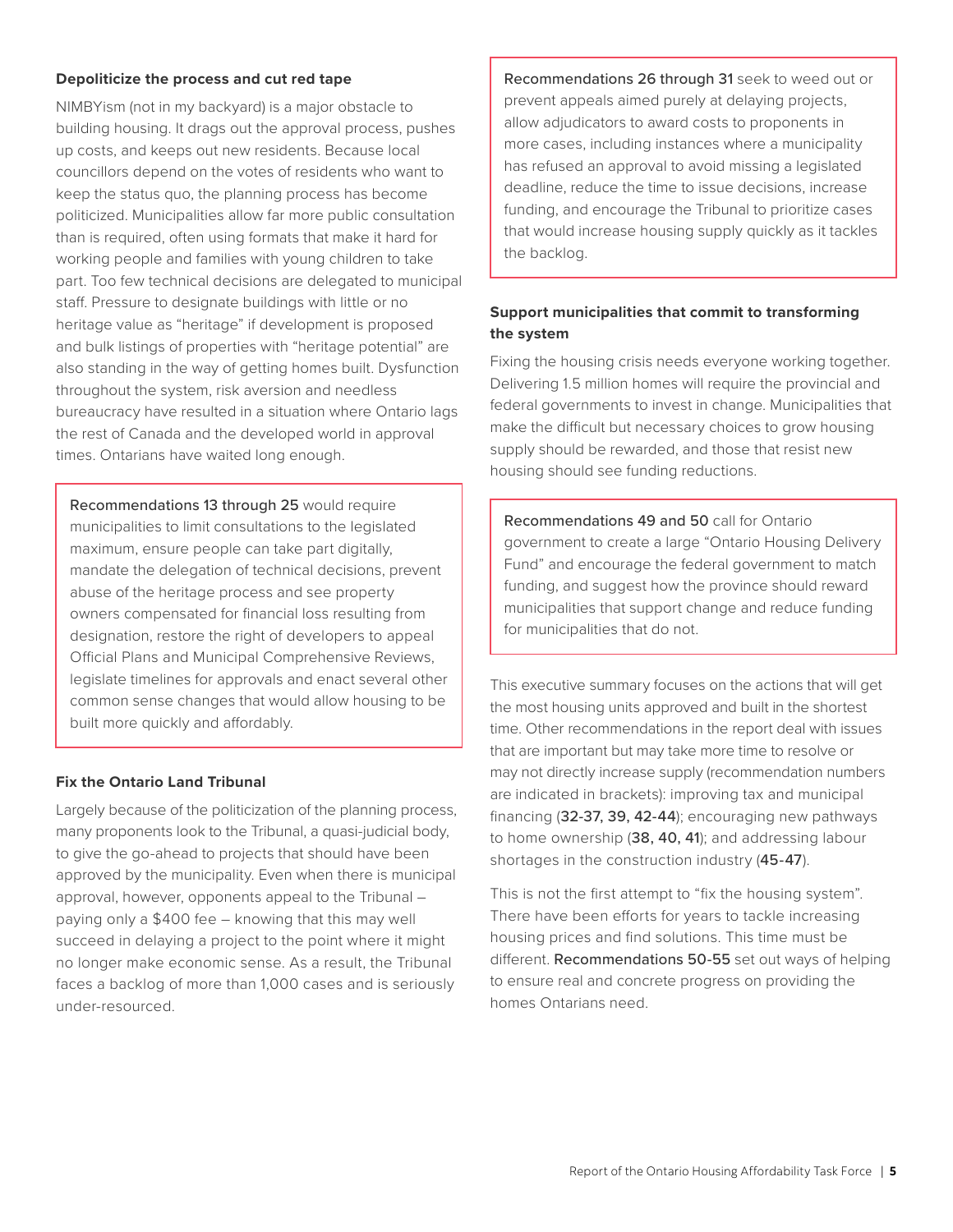## <span id="page-5-0"></span>**Introduction**

Ontario is in a housing crisis. Prices are skyrocketing: the average price for a house across Ontario was \$9[2](https://www.globalpropertyguide.com/North-America/Canada/Price-History-Archive/canadian-housing-market-strong-127030)3,000 at the end of 2021.<sup> $II$ </sup> Ten years ago, the average price was \$329,000.<sup>[2]</sup> Over that period, average house prices have climbed 180% while average incomes have grown roughly [3](https://www.fin.gov.on.ca/en/economy/demographics/census/nhshi11-6.html#:~:text=Median%20After%2Dtax%20Income%20of,and%20British%20Columbia%20at%20%2467%2C900)8%.[3][\[4](https://www03.cmhc-schl.gc.ca/hmip-pimh/en/TableMapChart/TableMatchingCriteria?GeographyType=Province&GeographyId=35&CategoryLevel1=Population,%20Households%20and%20Housing%20Stock&CategoryLevel2=Household%20Income&ColumnField=HouseholdIncomeRange&RowField=MetropolitanMajorArea&SearchTags%5b0%5d.Key=Households&SearchTags%5b0%5d.Value=Number&SearchTags%5b1%5d.Key=Statistics&SearchTags%5b1%5d.Value=AverageAndMedian)]

Not long ago, hard-working Ontarians – teachers, construction workers, small business owners – could afford the home they wanted. In small towns, it was reasonable to expect that you could afford a home in the neighbourhood you grew up in. Today, home ownership or finding a quality rental is now out of reach for too many Ontarians. The system is not working as it should be.

Housing has become too expensive for rental units and it has become too expensive in rural communities and small towns.

While people who were able to buy a home a decade or more ago have built considerable personal equity, the benefits of having a home aren't just financial. Having a place to call home connects people to their community, creates a gathering place for friends and family, and becomes a source of pride.

Today, the reality for an ever-increasing number of Ontarians is quite different. Everyone in Ontario knows people who are living with the personal and financial stress of not being able to find housing they can afford. The young family who can't buy a house within two hours of where they work. The tenant with a good job who worries about

where she'll find a new apartment she can afford if the owner decides to sell. The recent graduate who will have to stay at home for a few more years before he can afford to rent or buy.

While the crisis is widespread, it weighs more heavily on some groups than on others. Young people starting a family who need a larger home find themselves priced out of the market. Black, Indigenous and marginalized people face even greater challenges. As Ontarians, we have only recently begun to understand and address the reality of decades of systemic racism that has resulted in lower household incomes, making the housing affordability gap wider than average.

The high cost of housing has pushed minorities and lower income Ontarians further and further away from job markets. Black and Indigenous homeownership rates are less than half of the provincial average.[\[5\]](https://www.theglobeandmail.com/business/article-black-canadians-have-some-of-the-lowest-home-ownership-rates-in-canada/) And homelessness rates among Indigenous Peoples are 11 times the national average. When housing prevents an individual from reaching their full potential, this represents a loss to every Ontarian: lost creativity, productivity, and revenue. Lost prosperity for individuals and for the entire Ontario economy.

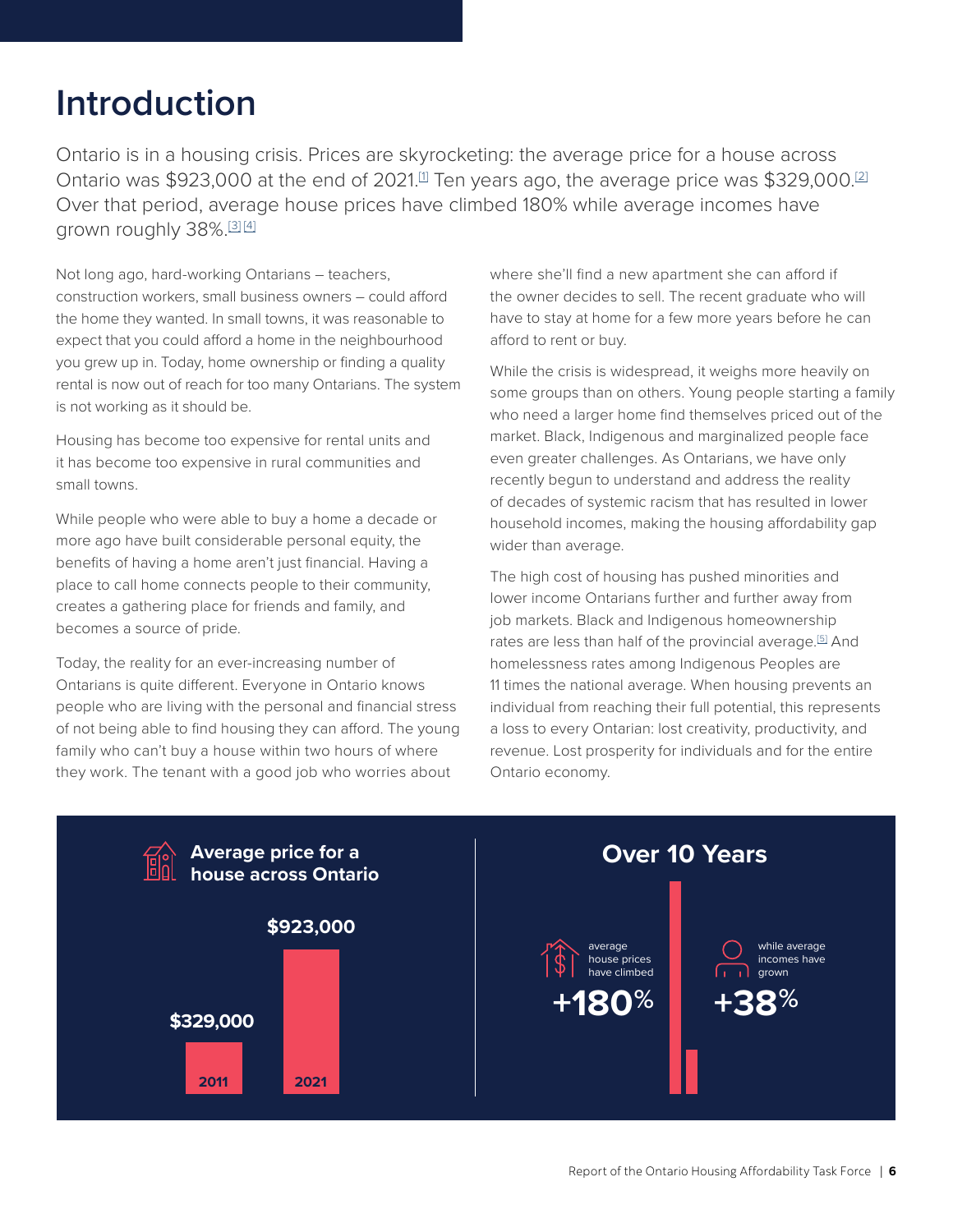As much as we read about housing affordability being a challenge in major cities around the world, the depth of the challenge has become greater in Ontario and Canada than almost anywhere in the developed world.



Canada has the lowest amount of housing per population of any G7 country.

#### **How did we get here? Why do we have this problem?**

A major factor is that there just isn't enough housing. A 2021 Scotiabank study showed that Canada has the fewest housing units per population of any G7 country – and, our per capita housing supply has dropped in the past five years.[\[6\]](https://www.scotiabank.com/ca/en/about/economics/economics-publications/post.other-publications.housing.housing-note.housing-note--may-12-2021-.html) An update to that study released in January 2022 found that two thirds of Canada's housing shortage is in Ontario.<sup>[2]</sup> Today, Ontario is 1.2 million homes – rental or owned – short of the G7 average. With projected population growth, that huge gap is widening, and bridging it will take immediate, bold and purposeful effort. And to support population growth in the next decade, we will need one million more homes.

While governments across Canada have taken steps to "cool down" the housing market or provide help to first-time buyers, these demand-side solutions only work if there is enough supply. Shortages of supply in any market have a direct impact on affordability. Scarcity breeds price increases. Simply put, if we want more Ontarians to have housing, we need to build more housing in Ontario.

#### **Ontario must build 1.5 million homes over the next 10 years to address the supply shortage**

The housing crisis impacts all Ontarians. The ripple effect of the crisis also holds back Ontario reaching its full potential.

#### Economy

Businesses of all sizes are facing problems finding and retaining workers. Even high-paying jobs in technology and manufacturing are hard to fill because there's not enough housing nearby. This doesn't just dampen the economic growth of cities, it makes them less vibrant, diverse, and creative, and strains their ability to provide essential services.

#### Public services

Hospitals, school boards and other public service providers across Ontario report challenges attracting and retaining staff because of housing costs. One town told us that it

could no longer maintain a volunteer fire department, because volunteers couldn't afford to live within 10 minutes drive of the firehall.

#### Environment

Long commutes contribute to air pollution and carbon emissions. An international survey of 74 cities in 16 countries found that Toronto, at 96 minutes both ways, had the longest commute times in North America and was essentially tied with Bogota, Colombia, for the longest commute time worldwide.<sup>[\[8\]](https://www.expertmarket.co.uk/vehicle-tracking/best-and-worst-cities-for-commuting)</sup> Increasing density in our cities and around major transit hubs helps reduce emissions to the benefit of everyone.



#### **Our mandate and approach**

Ontario's Minister of Municipal Affairs and Housing tasked us with recommending ways to accelerate our progress in closing the housing supply gap to improve housing affordability.

Time is of the essence. Building housing now is exactly what our post-pandemic economy needs. Housing construction creates good-paying jobs that cannot be outsourced to other countries. Moreover, the pandemic gave rise to unprecedented levels of available capital that can be invested in housing – if we can just put it to work.

We represent a wide range of experience and perspectives that includes developing, financing and building homes, delivering affordable housing, and researching housing market trends, challenges and solutions. Our detailed biographies appear as [Appendix A](#page-26-0).



We acknowledge that every house in Ontario is built on the traditional territory of Indigenous Peoples.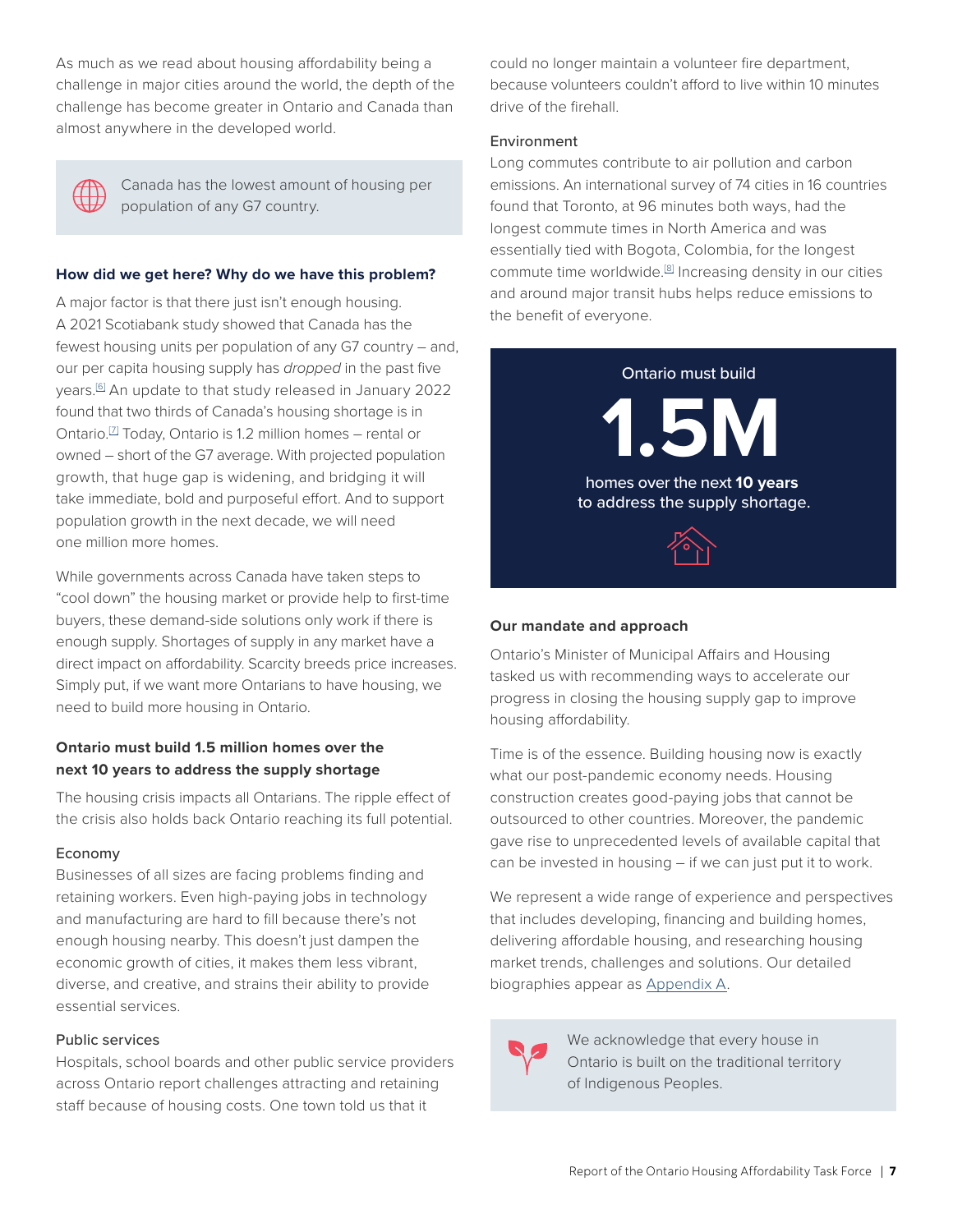People in households that spend 30% or more of total household income on shelter expenses are defined as having a "housing affordability" problem. Shelter expenses include electricity, oil, gas, coal, wood or other fuels, water and other municipal services, monthly mortgage payments, property taxes, condominium fees, and rent.

Our mandate was to focus on how to increase market housing supply and affordability. By market housing, we are referring to homes that can be purchased or rented without government support.

#### Affordable housing (units provided at below-market rates with government support) was not part of our mandate.

The Minister and his cabinet colleagues are working on that issue. Nonetheless, almost every stakeholder we spoke with had ideas that will help deliver market housing and also make it easier to deliver affordable housing. However, affordable housing is a societal responsibility and will require intentional investments and strategies to bridge the significant affordable housing gap in this province. We have included a number of recommendations aimed at affordable housing in the body of this report, but have also included further thoughts in [Appendix B.](#page-28-0)

We note that government-owned land was also outside our mandate. Many stakeholders, however, stressed the value of surplus or underused public land and land associated with major transit investments in finding housing solutions. We agree and have set out some thoughts on that issue in [Appendix C.](#page-30-0)

#### **How we did our work**

Our Task Force was struck in December 2021 and mandated to deliver a final report to the Minister by the end of January 2022. We were able to work to that tight timeline because, in almost all cases, viewpoints and feasible solutions are well known. In addition, we benefited from insights gleaned from recent work to solve the problem in other jurisdictions.

During our deliberations, we met with and talked to over 140 organizations and individuals, including industry associations representing builders and developers, planners, architects, realtors and others; labour unions; social justice advocates; elected officials at the municipal level; academics and research groups; and municipal planners. We also received written submissions from many of these participants. In addition, we drew on the myriad public reports and papers listed in the [References](#page-32-0).

We thank everyone who took part in sessions that were uniformly helpful in giving us a deeper understanding of the housing crisis and the way out of it. We also thank the staff of the Ministry of Municipal Affairs and Housing who provided logistical and other support, including technical briefings and background.

#### **The way forward**

The single unifying theme across all participants over the course of the Task Force's work has been the urgency to take decisive action. Today's housing challenges are incredibly complex. Moreover, developing land, obtaining approvals, and building homes takes years.

Some recommendations will produce immediate benefits, others will take years for the full impact.

This is why there is no time to waste. We urge the Minister of Municipal Affairs and Housing and his cabinet colleagues to continue measures they have already taken to accelerate housing supply and to move quickly in turning the recommendations in this report into decisive new actions.

**The province must set an ambitious and bold goal to build 1.5 million homes over the next 10 years.** If we build 1.5 million new homes over the next ten years, Ontario can fill the housing gap with more affordable choices, catch up to the rest of Canada and keep up with population growth.

By working together, we can resolve Ontario's housing crisis. In so doing, we can build a more prosperous future for everyone.

The balance of this report lays out our recommendations.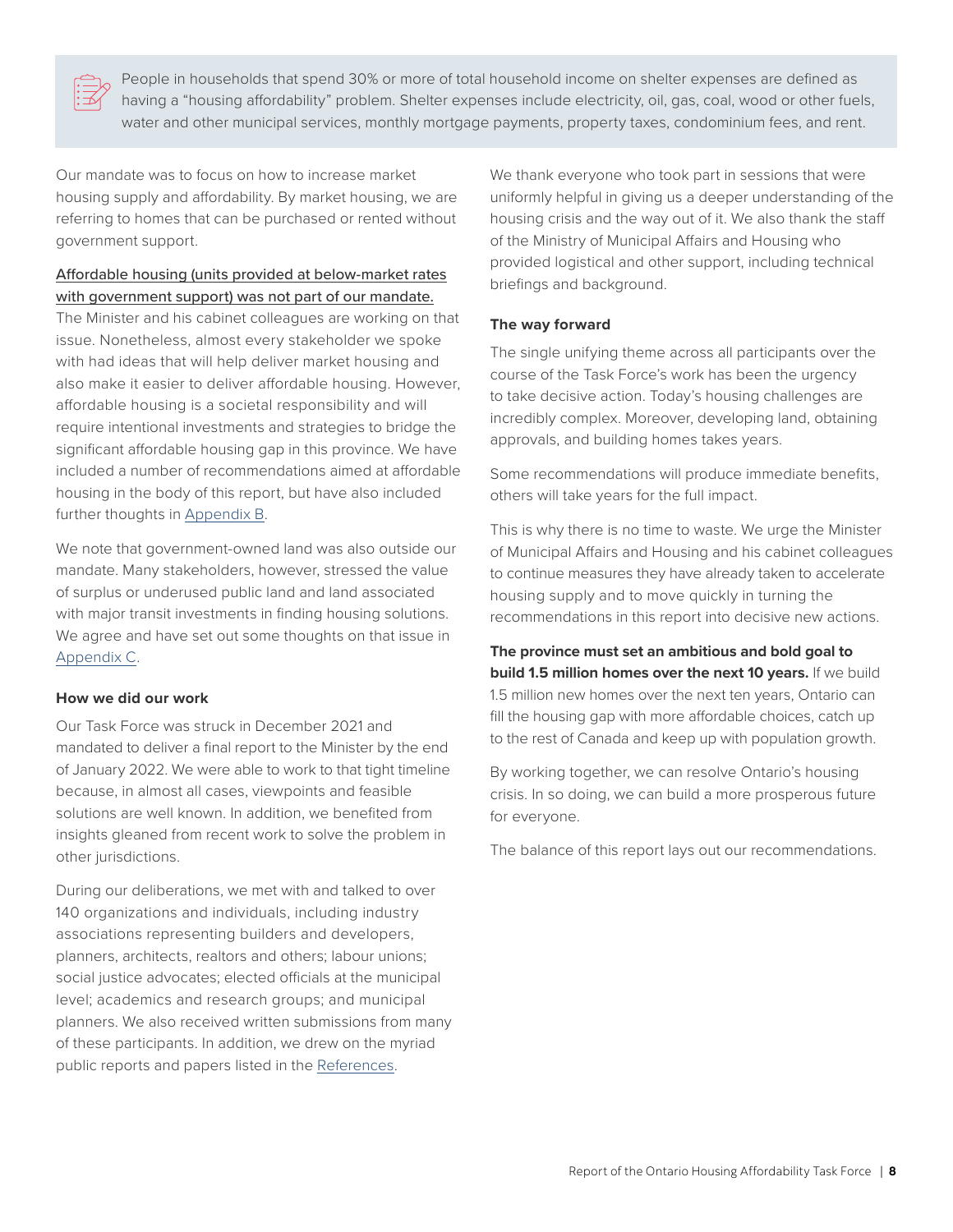## <span id="page-8-0"></span>**Focus on getting more homes built**

Resolving a crisis requires intense focus and a clear goal. The province is responsible for the legislation and policy that establishes the planning, land use, and home building goals, which guide municipalities, land tribunals, and courts. Municipalities are then responsible for implementing provincial policy in a way that works for their communities. The province is uniquely positioned to lead by shining a spotlight on this issue, setting the tone, and creating a single, galvanizing goal around which federal support, provincial legislation, municipal policy, and the housing market can be aligned.

In 2020, Ontario built about 75,000 housing units.<sup>[\[9\]](https://www.statista.com/statistics/198063/total-number-of-housing-starts-in-ontario-since-1995/)</sup> For this report, we define a housing unit (home) as a single dwelling (detached, semi-detached, or attached), apartment, suite, condominium or mobile home. Since 2018, housing completions have grown every year as a result of positive measures that the province and some municipalities have implemented to encourage more home building. But we are still 1.2 million homes short when compared to other G7 countries and our population is growing. The goal of 1.5 million homes feels daunting – but reflects both the need and what is possible. In fact, throughout the 1970s Ontario built more housing units each year than we do today.<sup>[\[10\]](https://www.poltext.org/sites/poltext.org/files/discoursV2/DB/Ontario/ON_DB_1975_29_5.pdf)</sup>

The second recommendation is designed to address the growing complexity and volume of rules in the legislation, policy, plans and by-laws, and their competing priorities, by providing clear direction to provincial agencies, municipalities, tribunals, and courts on the overriding priorities for housing.

- **1.** Set a goal of building 1.5 million new homes in ten years.
- **2.** Amend the Planning Act, Provincial Policy Statement, and Growth Plans to set "growth in the full spectrum of housing supply" and "intensification within existing built-up areas" of municipalities as the most important residential housing priorities in the mandate and purpose.



The "missing middle" is often cited as an important part of the housing solution. We define the missing middle as mid-rise condo or rental housing, smaller houses on subdivided lots or in laneways and other additional units in existing houses.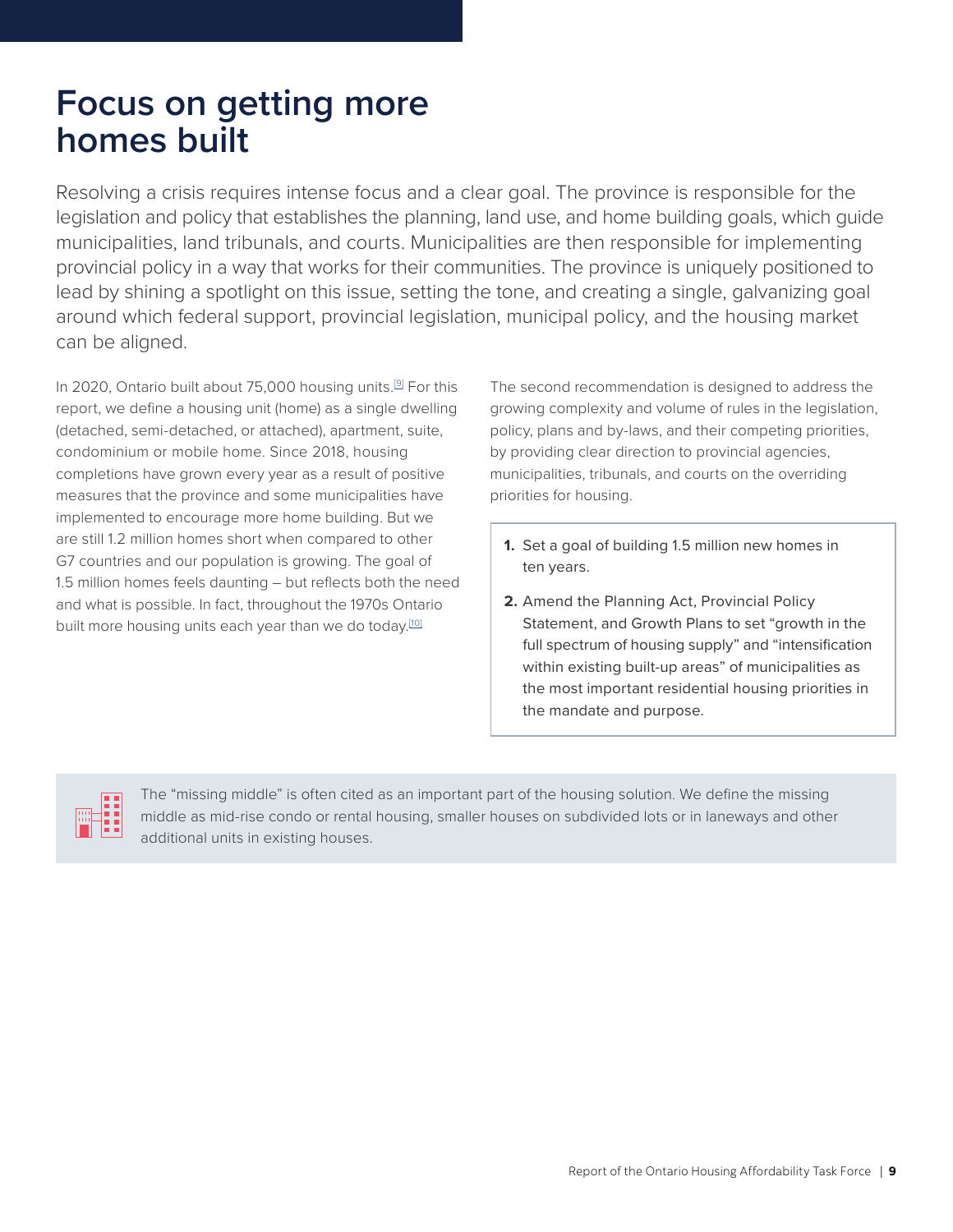## <span id="page-9-0"></span>**Making land available to build**

The Greater Toronto Area is bordered on one side by Lake Ontario and on the other by the protected Greenbelt. Similarly, the Ottawa River and another Greenbelt constrain land supply in Ottawa, the province's second-largest city.

But a shortage of land isn't the cause of the problem. Land is available, both inside the existing built-up areas and on undeveloped land outside greenbelts.

We need to make better use of land. Zoning defines what we can build and where we can build. If we want to make better use of land to create more housing, then we need to modernize our zoning rules. We heard from planners, municipal councillors, and developers that "as of right" zoning – the ability to by-pass long, drawn out consultations and zoning by-law amendments – is the most effective tool in the provincial toolkit. We agree.

### Stop using exclusionary zoning that restricts more housing

Too much land inside cities is tied up by outdated rules. For example, it's estimated that 70% of land zoned for housing in Toronto is restricted to single-detached or semi-detached homes.<sup>[\[11\]](https://www.toronto.ca/legdocs/mmis/2021/ph/bgrd/backgroundfile-173165.pdf)</sup> This type of zoning prevents homeowners from adding additional suites to create housing for Ontarians and income for themselves. As one person said, "my neighbour can tear down what was there to build a monster home, but I'm not allowed to add a basement suite to my home."

### It's estimated that

**70%**

of land zoned for housing in Toronto is restricted to **single-detached** or **semi-detached** homes.



While less analysis has been done in other Ontario communities, it's estimated that about half of all residential land in Ottawa is zoned for single-detached housing, meaning nothing else may be built on a lot without public consultation and an amendment to the zoning by-law. In some suburbs around Toronto, single unit zoning dominates residential land use, even close to GO Transit stations and major highways.

One result is that more growth is pushing past urban boundaries and turning farmland into housing. Undeveloped land inside and outside existing municipal boundaries must be part of the solution, particularly in northern and rural communities, but isn't nearly enough on its own. Most of the solution must come from densification. Greenbelts and other environmentally sensitive areas must be protected, and farms provide food and food security. Relying too heavily on undeveloped land would whittle away too much of the already small share of land devoted to agriculture.

Modernizing zoning would also open the door to more rental housing, which in turn would make communities more inclusive.

Allowing more gentle density also makes better use of roads, water and wastewater systems, transit and other public services that are already in place and have capacity, instead of having to be built in new areas.

The Ontario government took a positive step by allowing secondary suites (e.g., basement apartments) across the province in 2019. However, too many municipalities still place too many restrictions on implementation. For the last three years, the total number of secondary suites in Toronto has actually declined each year, as few units get permitted and owners convert two units into one.<sup>[\[12\]](https://www.frpo.org/wp-content/uploads/2020/09/Urbanation-FRPO-Ontario-Rental-Market-Report-Summer-2020.pdf)</sup>

These are the types of renovations and home construction performed by small businesses and local trades, providing them with a boost.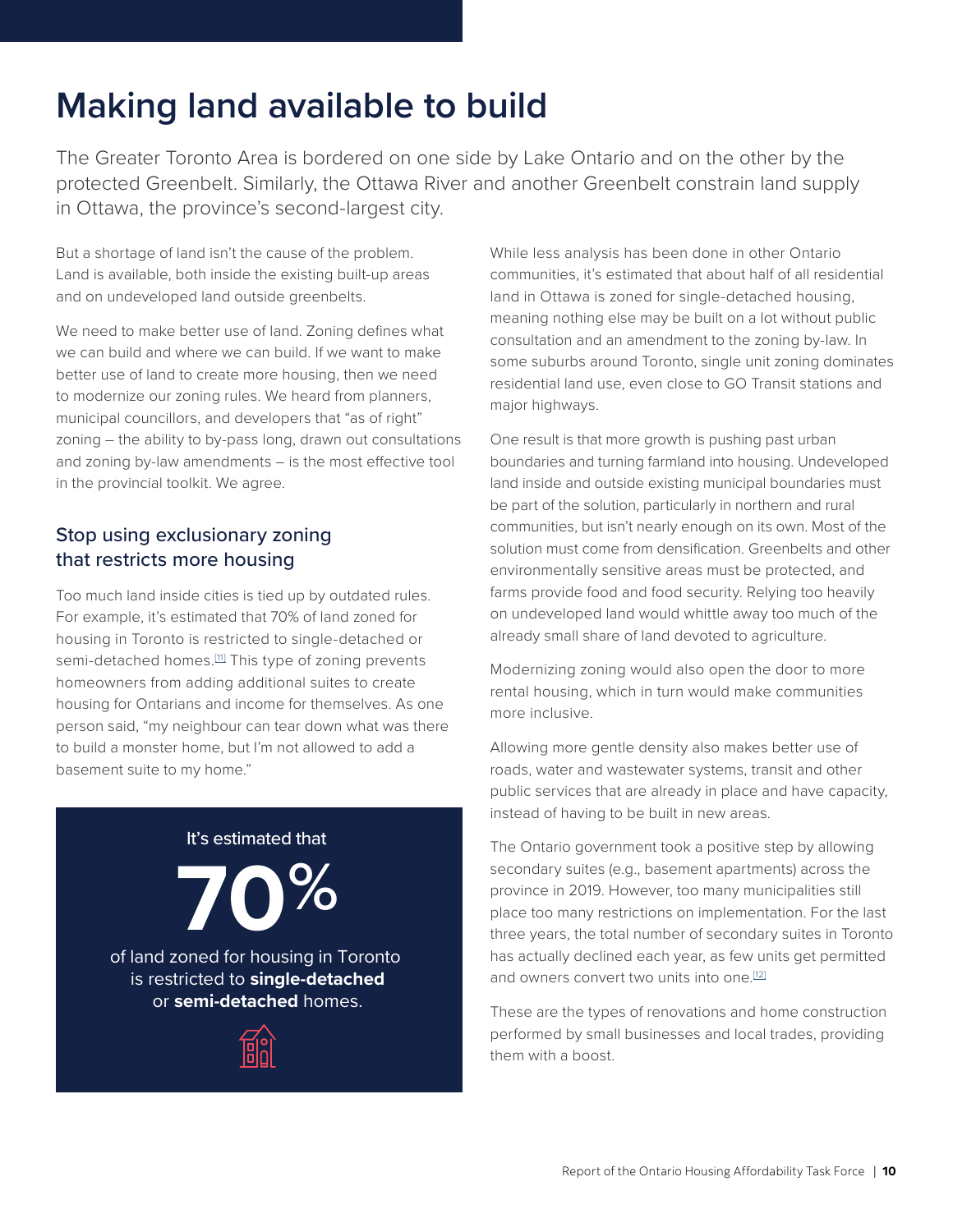Underused and vacant commercial and industrial properties are another potential source of land for housing. It was suggested to us that one area ripe for redevelopment into a mix of commercial and residential uses is the strip mall, a leftover from the 1950s that runs along major suburban streets in most large Ontario cities.

"As of right" zoning allows more kinds of housing that are accessible to more kinds of people. It makes neighbourhoods stronger, richer, and fairer. And it will get more housing built in existing neighbourhoods more quickly than any other measure.

- **3.** Limit exclusionary zoning in municipalities through binding provincial action:
	- a) Allow "as of right" residential housing up to four units and up to four storeys on a single residential lot.
	- b) Modernize the Building Code and other policies to remove any barriers to affordable construction and to ensure meaningful implementation (e.g., allow single-staircase construction for up to four storeys, allow single egress, etc.).
- **4.** Permit "as of right" conversion of underutilized or redundant commercial properties to residential or mixed residential and commercial use.
- **5.** Permit "as of right" secondary suites, garden suites, and laneway houses province-wide.
- **6.** Permit "as of right" multi-tenant housing (renting rooms within a dwelling) province-wide.
- **7.** Encourage and incentivize municipalities to increase density in areas with excess school capacity to benefit families with children.

### Align investments in roads and transit with growth

Governments have invested billions of dollars in highways, light rail, buses, subways and trains in Ontario. But without ensuring more people can live close to those transit routes, we're not getting the best return on those infrastructure investments.

Access to transit is linked to making housing more affordable: when reliable transit options are nearby, people can get to work more easily. They can live further from the centre of the city in less expensive areas without the added cost of car ownership.

The impacts of expanding public transit go far beyond serving riders. These investments also spur economic growth and reduce traffic congestion and emissions. We all pay for the cost of transit spending, and we should all share in the benefits.

If municipalities achieve the right development near transit – a mix of housing at high- and medium-density, office space and retail – this would open the door to better ways of funding the costs. Other cities, like London, UK and Hong Kong, have captured the impacts of increased land value and business activity along new transit routes to help with their financing.

Ontario recently created requirements (residents/hectare) for municipalities to zone for higher density in transit corridors and "major transit station areas".[\[13\]](https://www.ontario.ca/document/growth-plan-greater-golden-horseshoe/where-and-how-grow) These are areas surrounding subway and other rapid transit stations and hubs. However, we heard troubling reports that local opposition is blocking access to these neighbourhoods and to critical public transit stations. City staff, councillors, and the province need to stand up to these tactics and speak up for the Ontarians who need housing.

The Province is also building new highways in the Greater Golden Horseshoe, and it's important to plan thoughtfully for the communities that will follow from these investments, to make sure they are compact and liveable.

| <b>Population density</b><br>$\sqrt{\text{people}}$ per km <sup>2</sup> ) |       |                                                     |  |
|---------------------------------------------------------------------------|-------|-----------------------------------------------------|--|
| <b>Tokyo</b>                                                              | 4,200 | QД<br><b>ALLIE</b>                                  |  |
| London                                                                    | 1,800 | <u> AAAAAAAAAA</u><br><b><i><u>BRASSARA</u></i></b> |  |
| <b>New York</b>                                                           | 1.700 | <u> 111111</u><br><b>PART</b><br><u> 1111111</u>    |  |
| Toronto                                                                   |       | 450 <b>22221</b>                                    |  |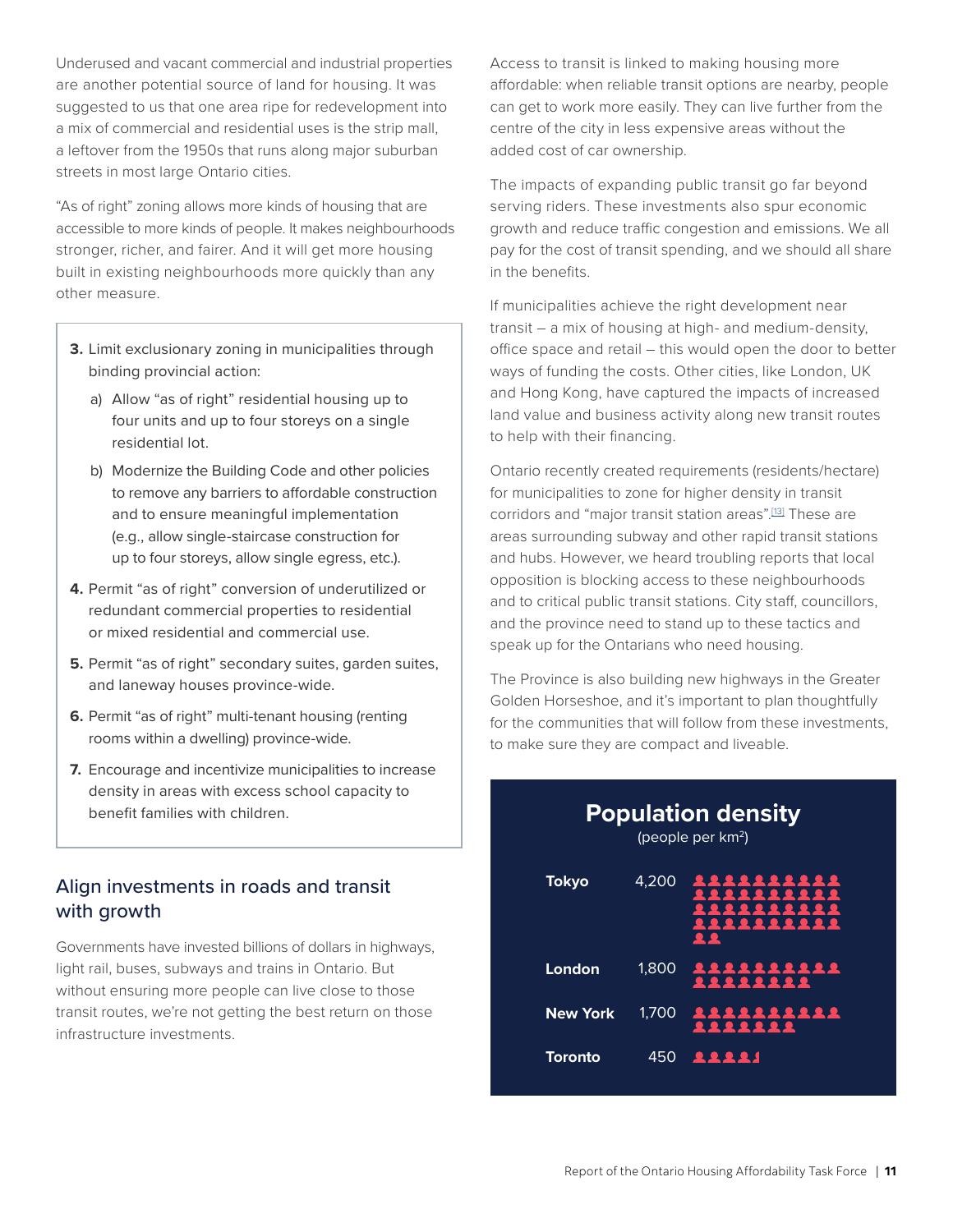- **8.** Allow "as of right" zoning up to unlimited height and unlimited density in the immediate proximity of individual major transit stations within two years if municipal zoning remains insufficient to meet provincial density targets.
- **9.** Allow "as of right" zoning of six to 11 storeys with no minimum parking requirements on any streets utilized by public transit (including streets on bus and streetcar routes).
- **10.** Designate or rezone as mixed commercial and residential use all land along transit corridors and redesignate all Residential Apartment to mixed commercial and residential zoning in Toronto.
- **11.** Support responsible housing growth on undeveloped land, including outside existing municipal boundaries, by building necessary infrastructure to support higher density housing and complete communities and applying the recommendations of this report to all undeveloped land.

### Start saying "yes in my backyard"

Even where higher density is allowed in theory, the official plans of most cities in Ontario contain conflicting goals like maintaining "prevailing neighbourhood character". This bias is reinforced by detailed guidance that often follows from the official plan. Although requirements are presented as "guidelines", they are often treated as rules.

Examples include:

- Angular plane rules that require successively higher floors to be stepped further back, cutting the number of units that can be built by up to half and making many projects uneconomic
- Detailed rules around the shadows a building casts
- Guidelines around finishes, colours and other design details

One resident's desire to prevent a shadow being cast in their backyard or a local park frequently prevails over concrete proposals to build more housing for multiple families. By-laws and guidelines that preserve "neighbourhood character" often prevent simple renovations to add new suites to existing homes. The people who suffer are mostly young, visible minorities, and marginalized people. It is the perfect

example of a policy that appears neutral on its surface but is discriminatory in its application.<sup>[\[14\]](https://www.moreneighbours.ca/)</sup>

Far too much time and money are spent reviewing and holding consultations for large projects which conform with the official plan or zoning by-law and small projects which would cause minimal disruption. The cost of needless delays is passed on to new home buyers and tenants.

Minimum parking requirements for each new unit are another example of outdated municipal requirements that increase the cost of housing and are increasingly less relevant with public transit and ride share services. Minimum parking requirements add as much as \$165,000 to the cost of a new housing unit, even as demand for parking spaces is falling: data from the Residential Construction Council of Ontario shows that in new condo projects, one in three parking stalls goes unsold. We applaud the recent vote by Toronto City Council to scrap most minimum parking requirements. We believe other cities should follow suit.

While true heritage sites are important, heritage preservation has also become a tool to block more housing. For example, some municipalities add thousands of properties at a time to a heritage register because they have "potential" heritage value. Even where a building isn't heritage designated or registered, neighbours increasingly demand it be as soon as a development is proposed.

This brings us to the role of the "not in my backyard" or NIMBY sentiment in delaying or stopping more homes from being built.



#### New housing is often the last priority

A proposed building with market and affordable housing units would have increased the midday shadow by 6.5% on a nearby park at the fall and spring equinox, with no impact during the summer months. To conform to a policy that does not permit "new net shadow on specific parks", seven floors of housing, including 26 affordable housing units, were sacrificed.

Multiple dry cleaners along a transit route were designated as heritage sites to prevent new housing being built. It is hard not to feel outrage when our laws are being used to prevent families from moving into neighbourhoods and into homes they can afford along transit routes.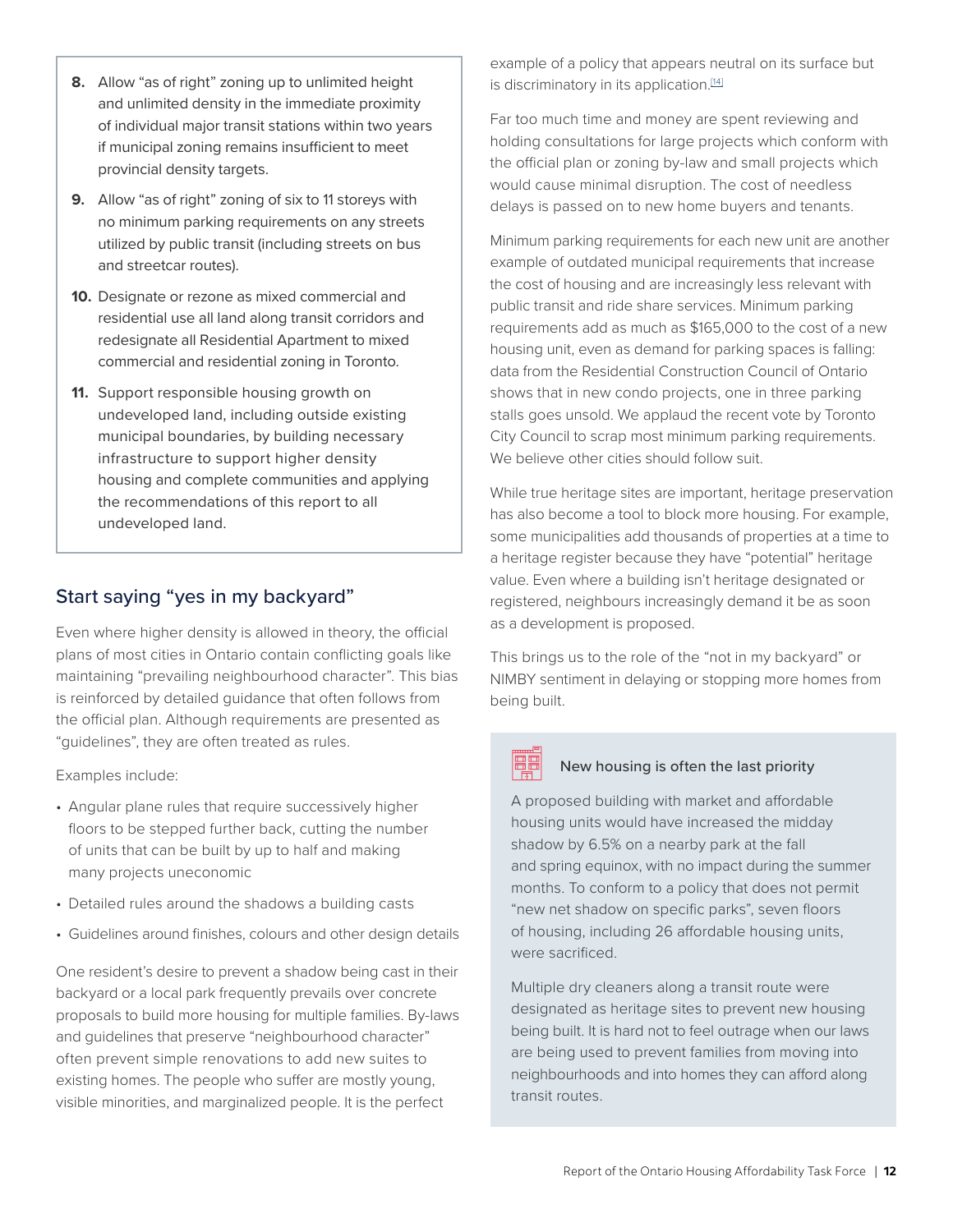#### **NIMBY versus YIMBY**

NIMBYism (not in my backyard) is a large and constant obstacle to providing housing everywhere. Neighbourhood pushback drags out the approval process, pushes up costs and discourages investment in housing. It also keeps out new residents. While building housing is very costly, opposing new housing costs almost nothing.

Unfortunately, there is a strong incentive for individual municipal councillors to fall in behind community opposition – it's existing residents who elect them, not future ones. The outcry of even a handful of constituents (helped by the rise of social media) has been enough, in far too many cases, to persuade their local councillor to vote against development even while admitting its merits in private. There is a sense among some that it's better to let the Ontario Land Tribunal approve the development on appeal, even if it causes long delays and large cost increases, then to take the political heat.

Mayors and councillors across the province are fed up and many have called for limits on public consultations and more "as of right" zoning. In fact, some have created a new term for NIMBYism: BANANAs – Build Absolutely Nothing Anywhere Near Anything, causing one mayor to comment "NIMBYism has gone BANANAs". We agree. In a growing, thriving society, that approach is not just bad policy, it is exclusionary and wrong.

As a result, technical planning decisions have become politicized. One major city has delegated many decisions to senior staff, but an individual councillor can withdraw the delegation when there is local opposition and force a vote at Council. We heard that this situation is common across the province, creating an electoral incentive for a councillor to delay or stop a housing proposal, or forcing a councillor to pay the electoral cost of supporting it. Approvals of individual housing applications should be the role of professional staff, free from political interference.

The pressure to stop any development is now so intense that it has given rise to a counter-movement – YIMBYism, or "yes in my backyard," led by millennials who recognize entrenched opposition to change as a huge obstacle to finding a home. They provide a voice at public consultations for young people, new immigrants and refugees, minority groups, and Ontarians struggling to access housing by connecting our ideals to the reality of housing. People who welcome immigrants to Canada should welcome them to the neighbourhood, fighting climate change means supporting higher-density housing, and "keeping the neighbourhood the way it is" means keeping it off-limits. While anti-housing voices can be loud,

a member of More Neighbours Toronto, a YIMBY group that regularly attends public consultations, has said that the most vocal opponents usually don't represent the majority in a neighbourhood. Survey data from the Ontario Real Estate Association backs that up, with almost 80% of Ontarians saying they are in favour of zoning in urban areas that would encourage more homes.

Ontarians want a solution to the housing crisis. We cannot allow opposition and politicization of individual housing projects to prevent us from meeting the needs of all Ontarians.

- **12.** Create a more permissive land use, planning, and approvals system:
	- a) Repeal or override municipal policies, zoning, or plans that prioritize the preservation of physical character of neighbourhood
	- b) Exempt from site plan approval and public consultation all projects of 10 units or less that conform to the Official Plan and require only minor variances
	- c) Establish province-wide zoning standards, or prohibitions, for minimum lot sizes, maximum building setbacks, minimum heights, angular planes, shadow rules, front doors, building depth, landscaping, floor space index, and heritage view cones, and planes; restore pre-2006 site plan exclusions (colour, texture, and type of materials, window details, etc.) to the Planning Act and reduce or eliminate minimum parking requirements; and
	- d) Remove any floorplate restrictions to allow larger, more efficient high-density towers.
- **13.** Limit municipalities from requesting or hosting additional public meetings beyond those that are required under the Planning Act.
- **14.** Require that public consultations provide digital participation options.
- **15.** Require mandatory delegation of site plan approvals and minor variances to staff or pre-approved qualified third-party technical consultants through a simplified review and approval process, without the ability to withdraw Council's delegation.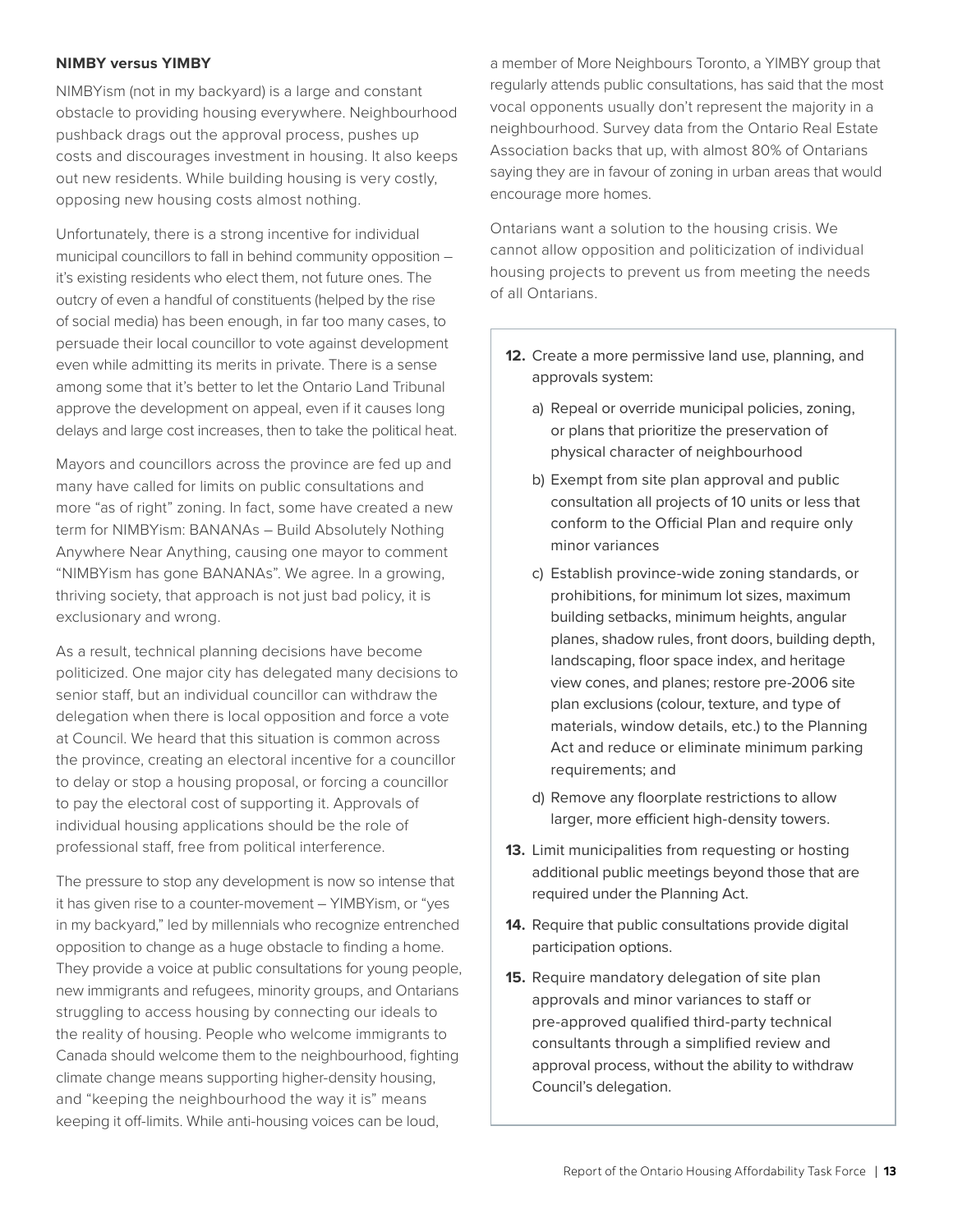- **16.** Prevent abuse of the heritage preservation and designation process by:
	- a) Prohibiting the use of bulk listing on municipal heritage registers
	- b) Prohibiting reactive heritage designations after a Planning Act development application has been filed
- **17.** Requiring municipalities to compensate property owners for loss of property value as a result of heritage designations, based on the principle of best economic use of land.
- **18.** Restore the right of developers to appeal Official Plans and Municipal Comprehensive Reviews.

We have heard mixed feedback on Committees of Adjustment. While they are seen to be working well in some cities, in others they are seen to simply add another lengthy step in the process. We would urge the government to first implement our recommendation to delegate minor variances and site plan approvals to municipal staff and then assess whether Committees of Adjustment are necessary and an improvement over staff-level decision making.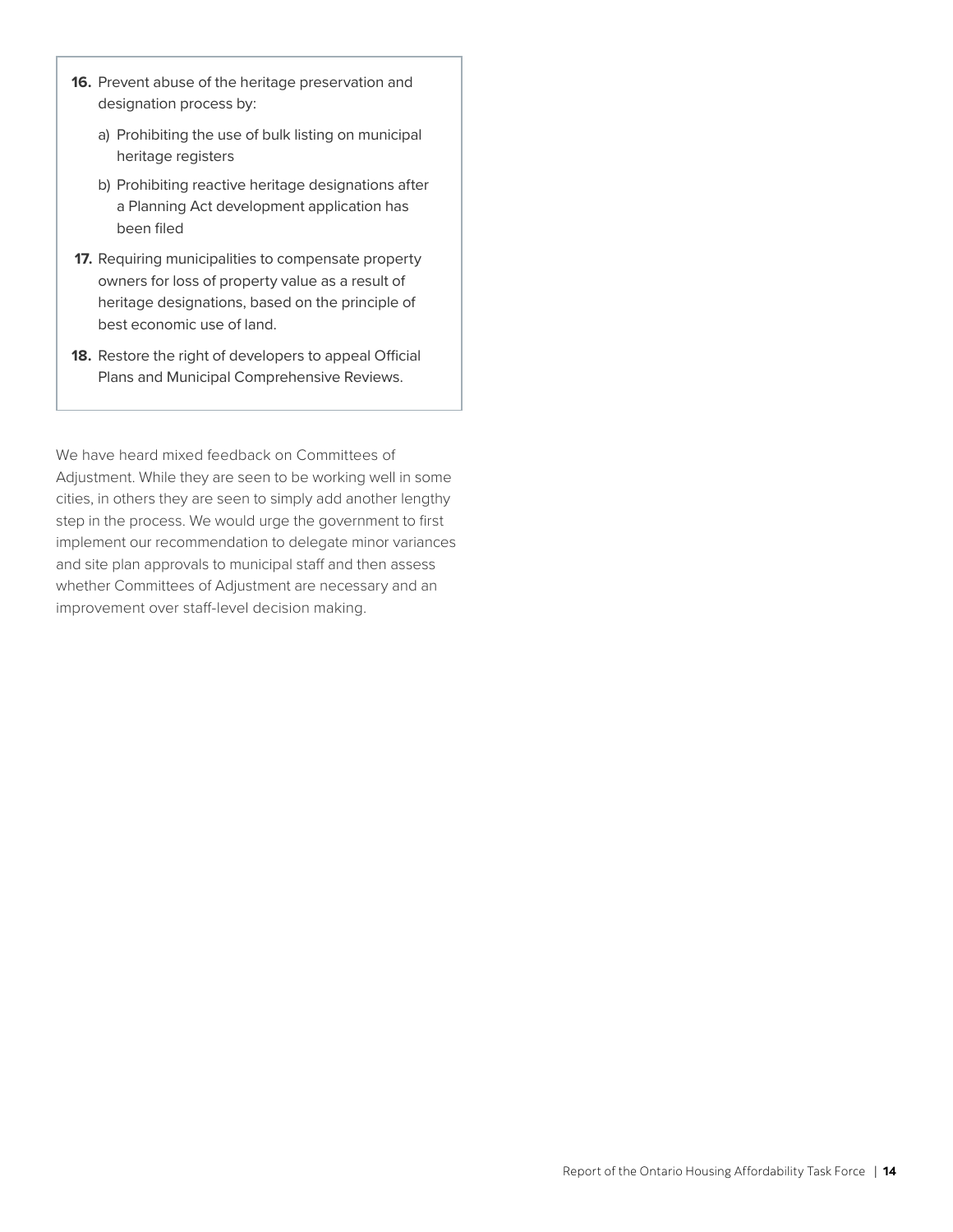## <span id="page-14-0"></span>**Cut the red tape so we can build faster and reduce costs**

One of the strongest signs that our approval process is not working: of 35 OECD countries, only the Slovak Republic takes longer than Canada to approve a building project. The UK and the US approve projects three times faster without sacrificing quality or safety. And they save home buyers and tenants money as a result, making housing more affordable.<sup>[\[15\]](https://www.doingbusiness.org/en/data/exploretopics/dealing-with-construction-permits)</sup>

A 2020 survey of development approval times in 23 Canadian cities shows Ontario seriously lagging: Hamilton (15th), Toronto (17th), Ottawa (21st) with approval times averaging between 20-24 months. These timelines do not include building permits, which take about two years for an apartment building in Toronto. Nor did they count the time it takes for undeveloped land to be designated for housing, which the study notes can take five to ten years.<sup>[\[16\]](https://bildgta.ca/Assets/BILD%20Municipal%20Benchmarking%20Study%20-%20FINAL%20-%20Sept%202020%20BILD.pdf)</sup>

Despite the good intentions of many people involved in the approvals and home-building process, decades of dysfunction in the system and needless bureaucracy have made it too difficult for housing approvals to keep up with the needs of Ontarians. There appear to be numerous reasons why Ontario performs so poorly against other Canadian cities and the rest of the developed world. We believe that the major problems can be summed up as:

- Too much complexity in the planning process, with the page count in legislation, regulation, policies, plans, and by-laws growing every year
- Too many studies, guidelines, meetings and other requirements of the type we outlined in the previous section, including many that go well beyond the scope of Ontario's Planning Act
- Reviews within municipalities and with outside agencies that are piecemeal, duplicative (although often with conflicting outcomes) and poorly coordinated
- Process flaws that include reliance on paper
- Some provincial policies that are more relevant to urban development but result in burdensome, irrelevant requirements when applied in some rural and northern communities.



All of this has contributed to widespread failure on the part of municipalities to meet required timelines. The provincial Planning Act sets out deadlines of 90 days for decisions on zoning by-law amendments, 120 days for plans of subdivision, and 30 days for site plan approval, but municipalities routinely miss these without penalty. For other processes, like site plan approval or provincial approvals, there are no timelines and delays drag on. The cost of delay falls on the ultimate homeowner or tenant.

The consequences for homeowners and renters are enormous. Ultimately, whatever cost a builder pays gets passed on to the buyer or renter. As one person said: "Process is the biggest project killer in Toronto because developers have to carry timeline risk."

Site plan control was often brought up as a frustration. Under the Planning Act, this is meant to be a technical review of the external features of a building. In practice, municipalities often expand on what is required and take too long to respond.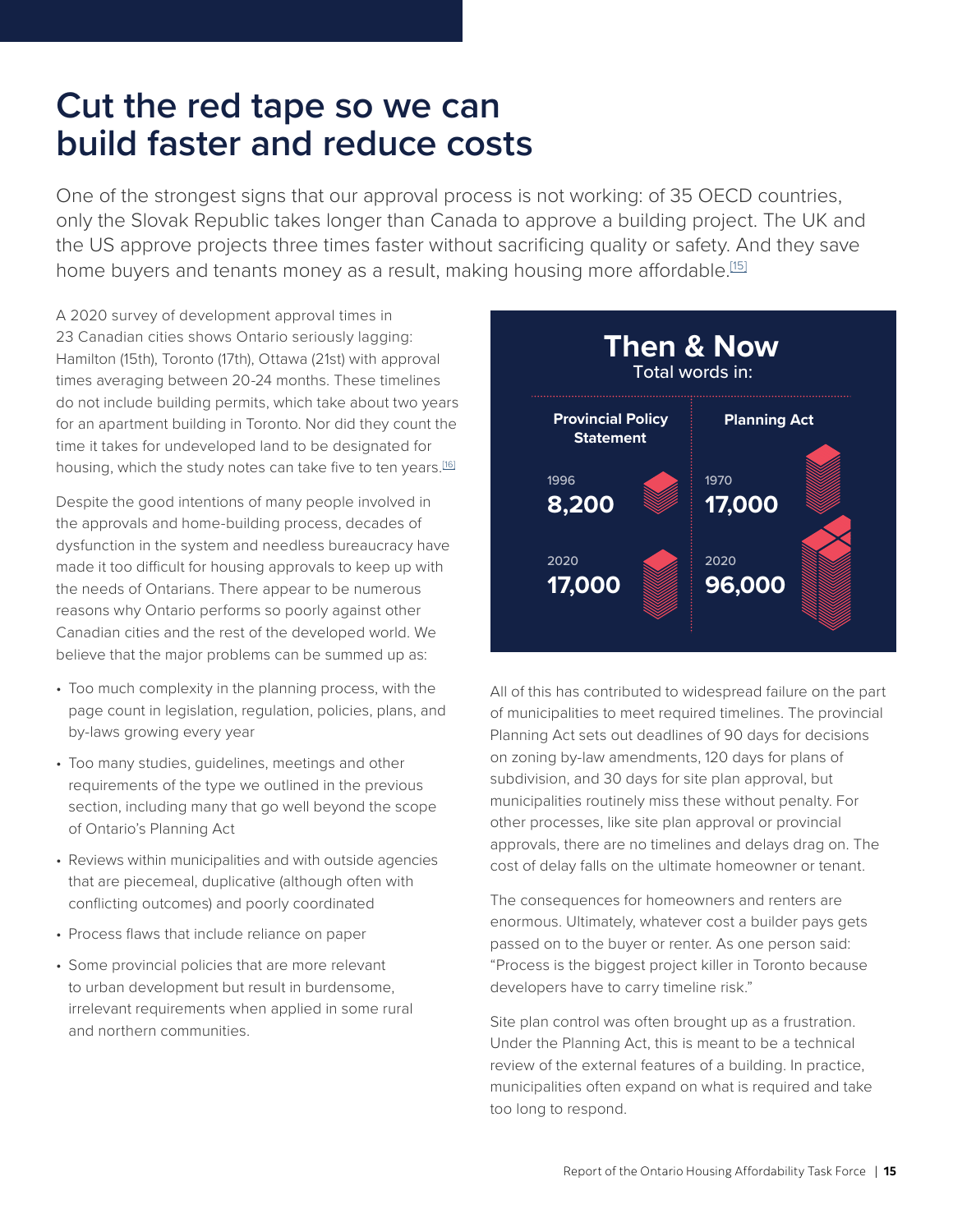Then: In 1966, a draft plan of subdivision in a town in southwestern Ontario to provide 529 low-rise and mid-rise housing units, a school site, a shopping centre and parks was approved by way of a two-page letter setting out 10 conditions. It took seven months to clear conditions for final approval.

And now: In 2013, a builder started the approval process to build on a piece of serviced residential land in a seasonal resort town. Over the next seven years, 18 professional consultant reports were required, culminating in draft plan approval containing 50 clearance conditions. The second approval, issued by the Local Planning Appeals Board in 2020, ran to 23 pages. The developer estimates it will be almost 10 years before final approval is received.

An Ontario Association of Architects study calculating the cost of delays between site plan application and approval concluded that for a 100-unit condominium apartment building, each additional month of delay costs the applicant an estimated \$193,000, or \$1,930 a month for each unit.<sup>[\[17\]](http://www.cdao.ca/files/OAA/P5727%20-%20OAA%20Site%20Plan%20Delay%20Study%20Update%20(2018).pdf)</sup>

A 2020 study done for the Building Industry and Land Development Association (BILD) looked at impacts of delay on low-rise construction, including single-detached homes. It estimated that every month an approval is delayed adds, on average, \$1.46 per square foot to the cost of a single home. A two-year delay, which is not unusual for this housing type, adds more than \$70,000 to the cost of a 2,000-square-foot house in the GTA.<sup>[\[16\]](https://bildgta.ca/Assets/BILD%20Municipal%20Benchmarking%20Study%20-%20FINAL%20-%20Sept%202020%20BILD.pdf)</sup>

Getting rid of so much unnecessary and unproductive additional work would significantly reduce the burden on staff. It would help address the widespread shortages of planners and building officials. It would also bring a stronger sense among municipal staff that they are part of the housing solution and can take pride in helping cut approval times and lower the costs of delivering homes.

#### **Adopt common sense approaches that save construction costs**

Wood using "mass timber" – an engineer compressed wood, made for strength and weight-bearing – can provide a lower-cost alternative to reinforced concrete in many mid-rise projects, but Ontario's Building Code is hampering its use. Building taller with wood offers advantages beyond cost:

• Wood is a renewable resource that naturally sequesters carbon, helping us reach our climate change goals

• Using wood supports Ontario's forestry sector and creates jobs, including for Indigenous people

British Columbia's and Quebec's building codes allow woodframe construction up to 12 storeys, but Ontario limits it to six. By amending the Building Code to allow 12-storey woodframe construction, Ontario would encourage increased use of forestry products and reduce building costs.

Finally, we were told that a shift in how builders are required to guarantee their performance would free up billions of dollars to build more housing. Pay on demand surety bonds are a much less onerous option than letters or credit, and are already accepted in Hamilton, Pickering, Innisfil, Whitchurch-Stouffville and other Ontario municipalities. We outline the technical details in [Appendix D](#page-31-0).

- **19.** Legislate timelines at each stage of the provincial and municipal review process, including site plan, minor variance, and provincial reviews, and deem an application approved if the legislated response time is exceeded.
- **20.** Fund the creation of "approvals facilitators" with the authority to quickly resolve conflicts among municipal and/or provincial authorities and ensure timelines are met.
- **21.** Require a pre-consultation with all relevant parties at which the municipality sets out a binding list that defines what constitutes a complete application; confirms the number of consultations established in the previous recommendations; and clarifies that if a member of a regulated profession such as a professional engineer has stamped an application, the municipality has no liability and no additional stamp is needed.
- **22.** Simplify planning legislation and policy documents.
- **23.** Create a common, province-wide definition of plan of subdivision and standard set of conditions which clarify which may be included; require the use of standard province-wide legal agreements and, where feasible, plans of subdivision.
- **24.** Allow wood construction of up to 12 storeys.
- **25.** Require municipalities to provide the option of pay on demand surety bonds and letters of credit.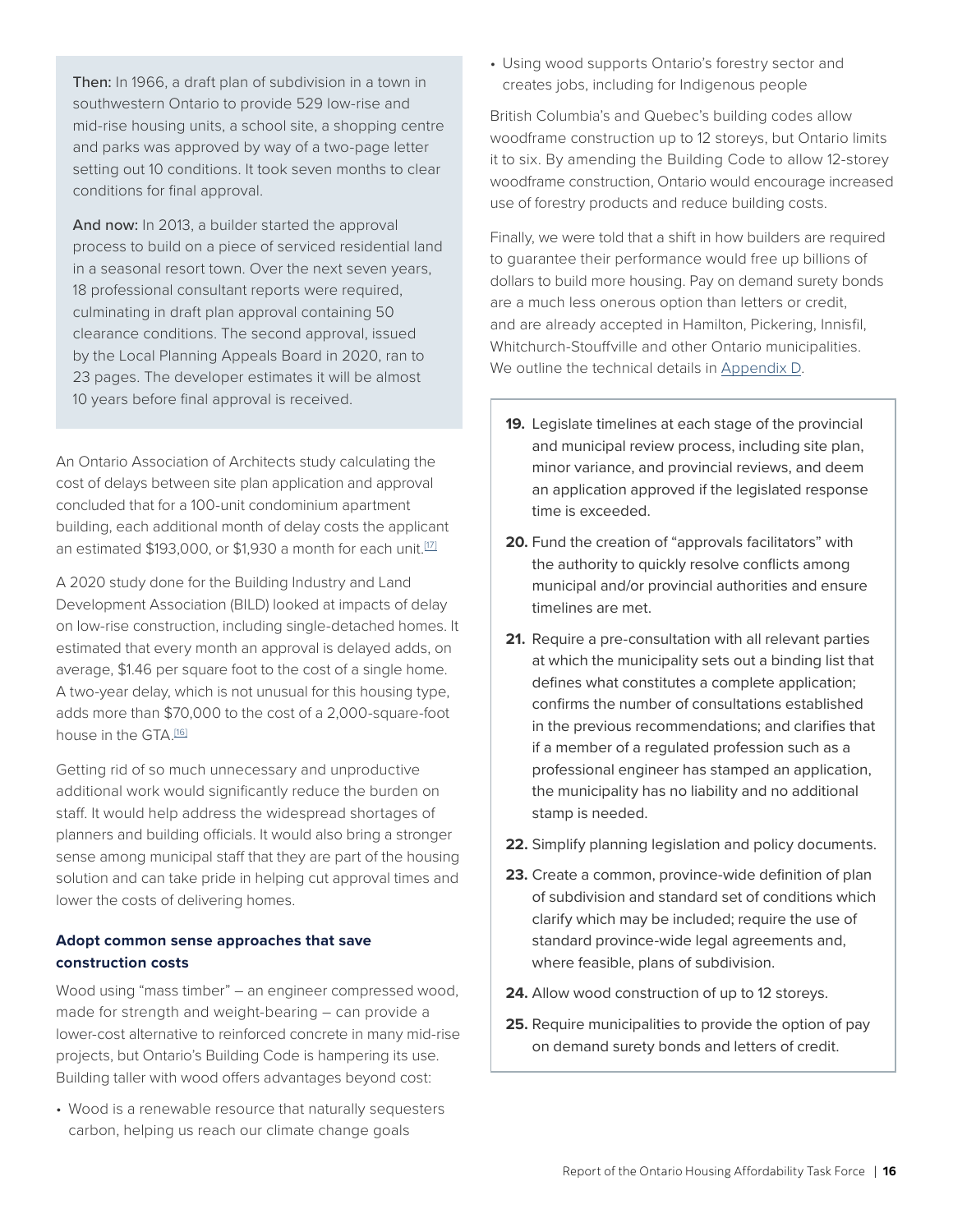### Prevent abuse of the appeal process

Part of the challenge with housing approvals is that, by the time a project has been appealed to the Ontario Land Tribunal (the Tribunal), it has usually already faced delay and compromises have been made to reduce the size and scope of the proposal. When an approved project is appealed, the appellant – which could just be a single individual – may pay \$400 and tie up new housing for years.

The most recent published report showed 1,300 unresolved cases.[\[18\]](https://olt.gov.on.ca/wp-content/uploads/2021/01/Tribunals_Ontario_2019-2020_Annual_Report_EN_v2.html.) While under-resourcing does contribute to delays, this caseload also reflects the low barrier to launching an appeal and the minimal risks if an appeal is unsuccessful:

- After a builder has spent time and money to ensure a proposal conforms with a municipality's requirements, the municipal council can still reject it – even if its own planning staff has given its support. Very often this is to appease local opponents.
- Unlike a court, costs are not automatically awarded to the successful party at the Tribunal. The winning side must bring a motion and prove that the party bringing the appeal was unreasonable, clearly trying to delay the project, and/or being vexatious or frivolous. Because the bar is set so high, the winning side seldom asks for costs in residential cases.

This has resulted in abuse of the Tribunal to delay new housing. Throughout our consultations, we heard from municipalities, not-for-profits, and developers that affordable housing was a particular target for appeals which, even if unsuccessful, can make projects too costly to build.

Clearly the Tribunal needs more resources to clear its backlog. But the bigger issue is the need for so many appeals: we believe it would better to have well-defined goals and rules for municipalities and builders to avoid this costly and time-consuming quasi-judicial process. Those who bring appeals aimed at stopping development that meets established criteria should pay the legal costs of the successful party and face the risk of a larger project being approved.

The solution is not more appeals, it's fixing the system. We have proposed a series of reforms that would ensure only meritorious appeals proceeded, that every participant faces some risk and cost of losing, and that abuse of the Tribunal will be penalized. We believe that if Ontario accepts our recommendations, the Tribunal will not face the same volume of appeals. But getting to that point will take time, and the Tribunal needs more resources and better tools now.

Recommendation 1 will provide legislative direction to adjudicators that they must prioritize housing growth and intensification over competing priorities contained in provincial and municipal policies. We further recommend the following:

- **26.** Require appellants to promptly seek permission ("leave to appeal") of the Tribunal and demonstrate that an appeal has merit, relying on evidence and expert reports, before it is accepted.
- **27.** Prevent abuse of process:
	- a) Remove right of appeal for projects with at least 30% affordable housing in which units are guaranteed affordable for at least 40 years.
	- b) Require a \$10,000 filing fee for third-party appeals.
	- c) Provide discretion to adjudicators to award full costs to the successful party in any appeal brought by a third party or by a municipality where its council has overridden a recommended staff approval.
- **28.** Encourage greater use of oral decisions issued the day of the hearing, with written reasons to follow, and allow those decisions to become binding the day that they are issued.
- **29.** Where it is found that a municipality has refused an application simply to avoid a deemed approval for lack of decision, allow the Tribunal to award punitive damages.
- **30.** Provide funding to increase staffing (adjudicators and case managers), provide market-competitive salaries, outsource more matters to mediators, and set shorter time targets.
- **31.** In clearing the existing backlog, encourage the Tribunal to prioritize projects close to the finish line that will support housing growth and intensification, as well as regional water or utility infrastructure decisions that will unlock significant housing capacity.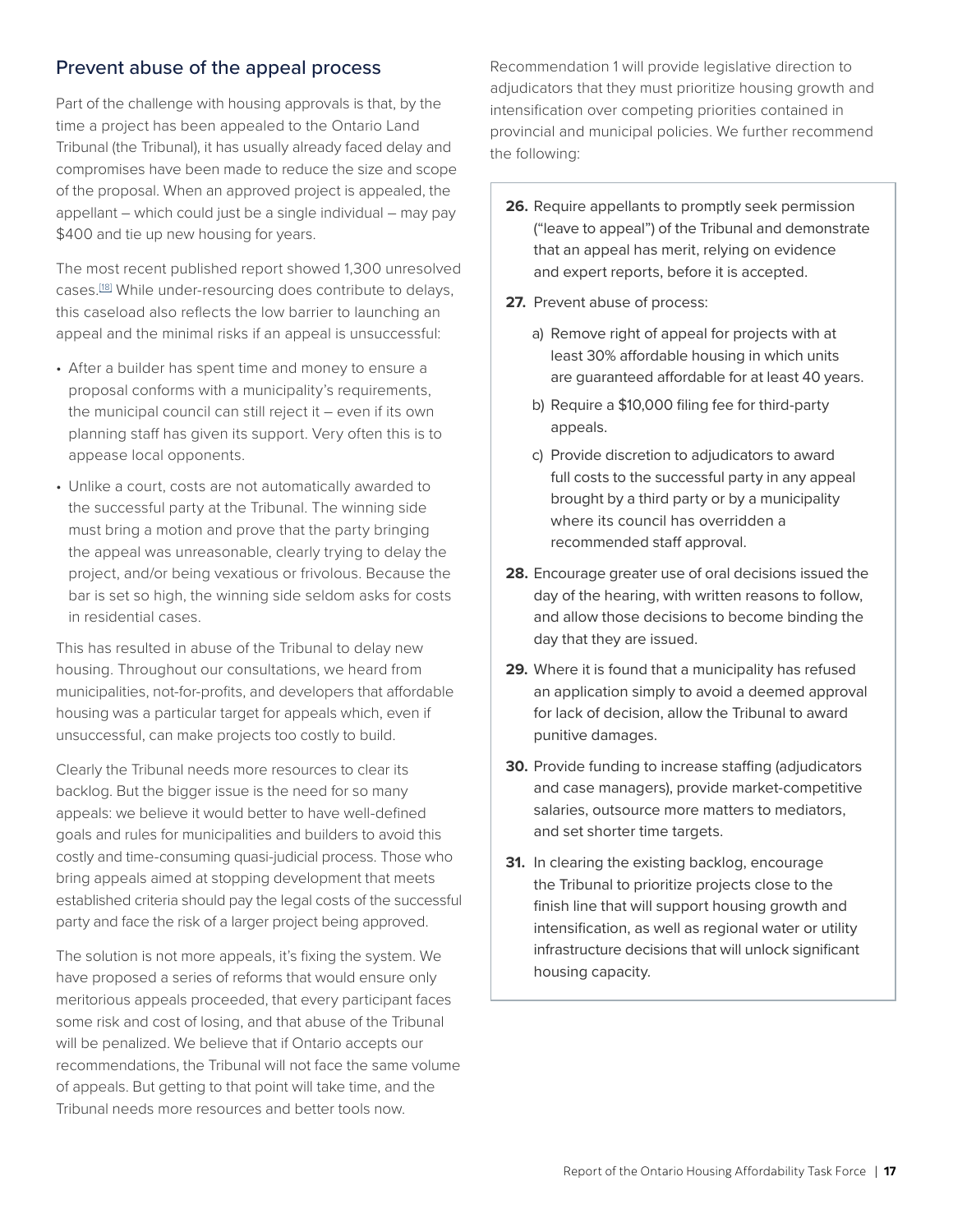## <span id="page-17-0"></span>**Reduce the costs to build, buy and rent**

The price you pay to buy or rent a home is driven directly by how much it costs to build a home. In Ontario, costs to build homes have dramatically increased at an unprecedented pace over the past decade. In most of our cities and towns, materials and labour only account for about half of the costs. The rest comes from land, which we have addressed in the previous section, and government fees.

A careful balance is required on government fees because, as much as we would like to see them lowered, governments need revenues from fees and taxes to build critically needed infrastructure and pay for all the other services that make Ontario work. So, it is a question of balance and of ensuring that our approach to government fees encourages rather than discourages developers to build the full range of housing we need in our Ontario communities.

### Align government fees and charges with the goal of building more housing

#### **Improve the municipal funding model**

Housing requires more than just the land it is built on. It requires roads, sewers, parks, utilities and other infrastructure. The provincial government provides municipalities with a way to secure funding for this infrastructure through development charges, community benefit charges and parkland dedication (providing 5% of land for public parks or the cash equivalent).

These charges are founded on the belief that growth – not current taxpayers – should pay for growth. As a concept, it is compelling. In practice, it means that new home buyers pay the entire cost of sewers, parks, affordable housing, or colleges that will be around for generations and may not be located in their neighbourhood. And, although building

**ATTH** A 2019 study carried out for BILD showed that in the Greater Toronto Area, development charges for low-rise housing are on average more than three times higher per unit than in six comparable US metropolitan areas, and roughly 1.75-times higher than in the other Canadian cities.

For high-rise developments the average per unit charges in the GTA are roughly 50% higher than in the US areas, and roughly 30% higher than in the other Canadian urban areas.<sup>[\[19\]](https://bildgta.ca/Assets/Bild/FINAL%20-%20BILD%20-%20Comparison%20of%20Government%20Charges%20in%20Canada%20and%20US%20-%20Sept%2013%202019.pdf)</sup>

affordable housing is a societal responsibility, because affordable units pay all the same charges as a market unit, the cost is passed to new home buyers in the same building or the not-for-profit organization supporting the project. We do not believe that government fees should create a disincentive to affordable housing.

If you ask any developer of homes – whether they are for-profit or non-profit – they will tell you that development charges are a special pain point. In Ontario, they can be as much as \$135,000 per home. In some municipalities, development charges have increased as much as 900% in less than 20 years.<sup>[\[20\]](https://bildgta.ca/Assets/FINAL%20GTA%20-%20Development%20Charges%20-%2009%202020.pdf)</sup> As development charges go up, the prices of homes go up. And development charges on a modest semi-detached home are the same as on a luxury 6,000 square foot home, resulting in a disincentive to build housing that is more affordable. Timing is also a challenge as development charges have to be paid up front, before a shovel even goes into the ground.

To help relieve the pressure, the Ontario government passed recent legislation allowing builders to determine development charges earlier in the building process. But they must pay interest on the assessed development charge to the municipality until a building permit is issued, and there is no cap on the rate, which in one major city is 13% annually.

Cash payments to satisfy parkland dedication also significantly boost the costs of higher-density projects, adding on average \$17,000 to the cost of a high-rise condo across the GTA.<sup>[\[21\]](https://www.thestar.com/life/homes/2018/09/01/where-did-the-money-go-parkland-dedication-fees-should-be-used-to-build-parks-in-gta.html)</sup> We heard concerns not just about the amount of cash collected, but also about the money not being spent in the neighbourhood or possibly not being spent on parks at all. As an example, in 2019 the City of Toronto held \$644 million in parkland cash-in-lieu payments.[\[22\]](https://bildgta.ca/Assets/misc/BILD%20-%20New%20Homeowner%20Money%20Report%20-%20Oct%205%202021%20(002)_Redacted.pdf) Everyone can agree that we need to invest in parks as our communities grow, but if the funds are not being spent, perhaps it means that more money is being collected for parklands than is needed and we could lower the cost of housing if we adjusted these parkland fees.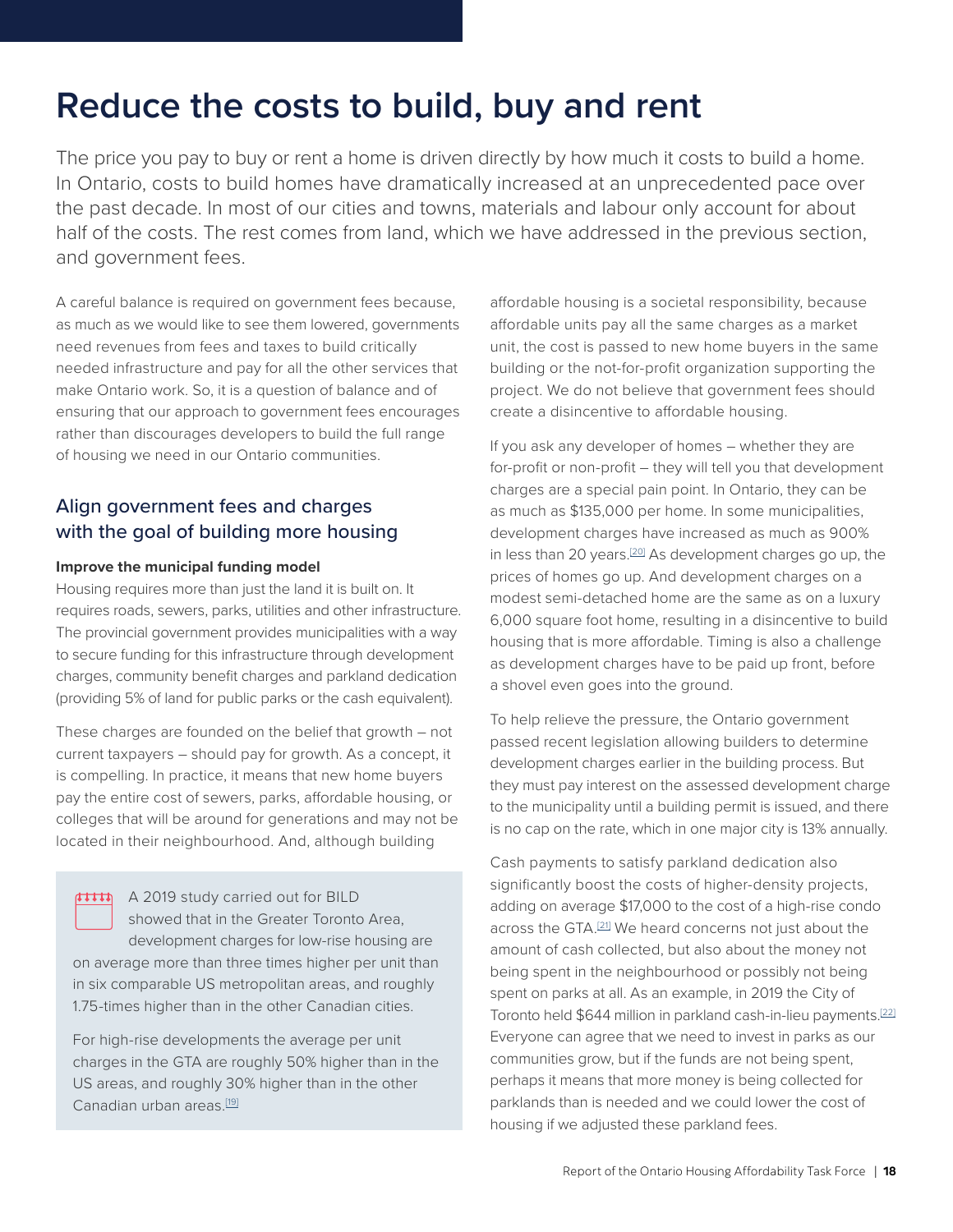#### Modernizing HST Thresholds

Harmonized sales tax (HST) applies to all new housing – including purpose-built rental. Today, the federal component is 5% and provincial component is 8%. The federal and provincial government provide a partial HST rebate. Two decades ago, the maximum home price eligible for a rebate was set at \$450,000 federally and \$400,000 provincially, resulting in a maximum rebate of \$6,300 federally and \$24,000 provincially, less than half of today's average home price. Buyers of new homes above this ceiling face a significant clawback. Indexing the rebate would immediately reduce the cost of building new homes, savings that can be passed on to Ontarians. When both levels of government agree that we are facing a housing crisis, they should not be adding over 10% to the cost of almost all new homes.

- **32.** Waive development charges and parkland cash-in-lieu and charge only modest connection fees for all infill residential projects up to 10 units or for any development where no new material infrastructure will be required.
- **33.** Waive development charges on all forms of affordable housing guaranteed to be affordable for 40 years.
- **34.** Prohibit interest rates on development charges higher than a municipality's borrowing rate.
- **35.** Regarding cash in lieu of parkland, s.37, Community Benefit Charges, and development charges:
	- a) Provincial review of reserve levels, collections and drawdowns annually to ensure funds are being used in a timely fashion and for the intended purpose, and, where review points to a significant concern, do not allow further collection until the situation has been corrected.
	- b) Except where allocated towards municipality-wide infrastructure projects, require municipalities to spend funds in the neighbourhoods where they were collected. However, where there's a significant community need in a priority area of the City, allow for specific ward-to-ward allocation of unspent and unallocated reserves.
- **36.** Recommend that the federal government and provincial governments update HST rebate to reflect current home prices and begin indexing the thresholds to housing prices, and that the federal government match the provincial 75% rebate and remove any clawback.

Government charges on a new single-detached home averaged roughly \$186,300, or almost 22% of the price, across six municipalities in southcentral Ontario. For a new condominium apartment, the average was almost \$123,000, or roughly 24% of a unit's price.

### Make it easier to build rental

In cities and towns across Ontario, it is increasingly hard to find a vacant rental unit, let alone a vacant rental unit at an affordable price. Today, 66% of all purpose-built rental units in the City of Toronto were built between 1960 and 1979. Less than 15% of Toronto's purpose-built rentals were constructed over the ensuing 40 years in spite of the significant population growth during that time. In fact, between 2006 and 2016, growth in condo apartments increased by 186% while purpose-built rental only grew by 0.6%.[\[12\]](https://www.frpo.org/wp-content/uploads/2020/09/Urbanation-FRPO-Ontario-Rental-Market-Report-Summer-2020.pdf) In 2018, the Ontario government introduced positive changes that have created growth in purpose-built rental units – with last year seeing 18,000 units under construction and 93,000 proposed against a 5-year average prior to 2020 of 3,400 annually.<sup>[\[2](https://www.urbanation.ca/news/336-gta-rental-construction-surged-2021-vacancy-fell)3]</sup>

Long-term renters often now feel trapped in apartments that don't make sense for them as their needs change. And because they can't or don't want to move up the housing ladder, many of the people coming up behind them who would gladly take those apartments are instead living in crowded spaces with family members or roommates. Others feel forced to commit to rental units at prices way beyond what they can afford. Others are trying their luck in getting on the wait list for an affordable unit or housing co-op – wait lists that are years long. Others are leaving Ontario altogether.

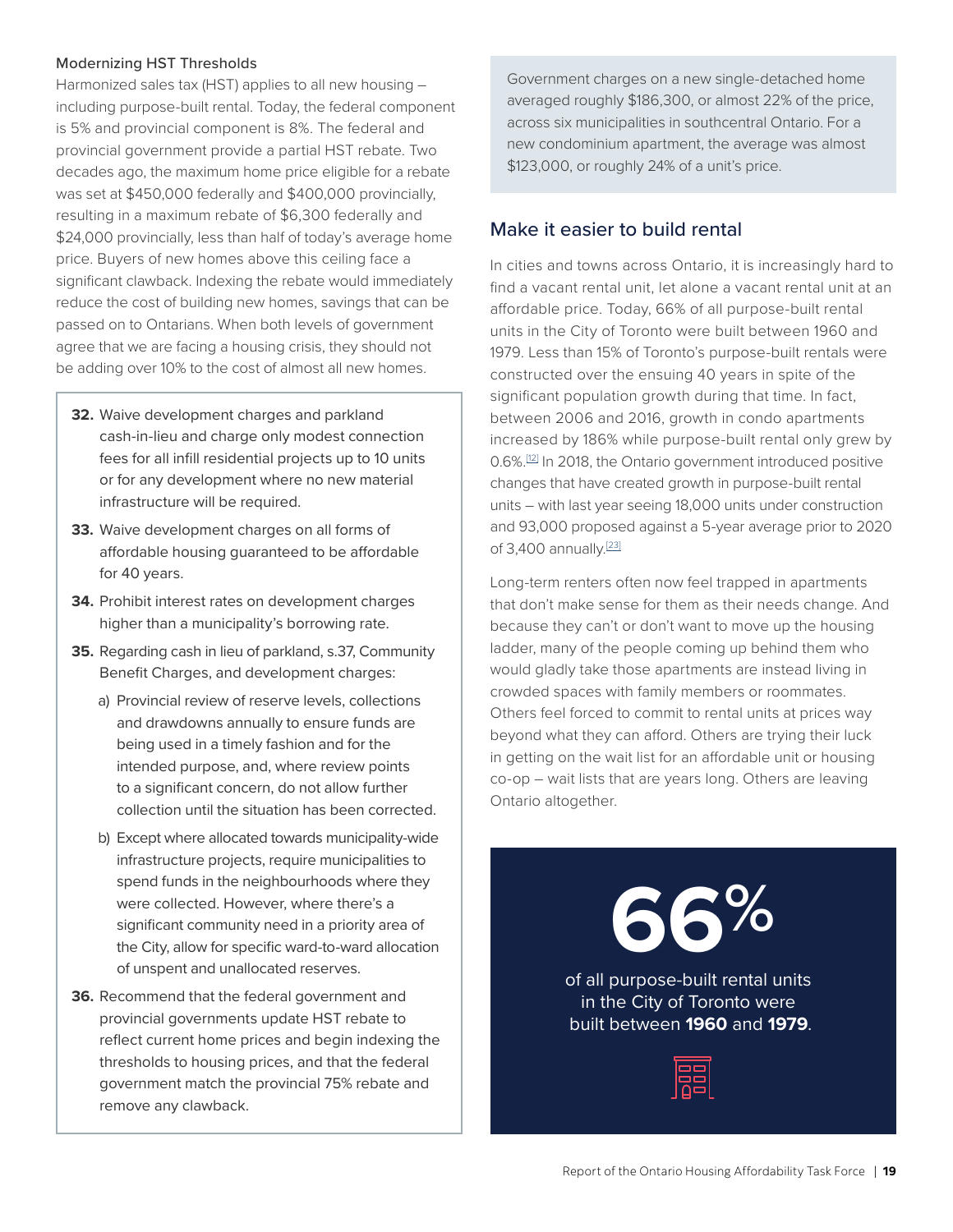A pattern in every community, and particularly large cities, is that the apartments and rented rooms that we do have are disappearing. Apartment buildings are being converted to condos or upgraded to much more expensive rental units. Duplexes get purchased and turned into larger single-family homes.

A major challenge in bridging the gap of rental supply is that, more often than not, purpose-built rental projects don't make economic sense for builders and investors. Ironically, there is no shortage of Canadian investor capital seeking housing investments, particularly large pension funds – but the economics of investing in purpose-built rental in Ontario just don't make sense. So, investments get made in apartment projects in other provinces or countries, or in condo projects that have a better and safer return-on-investment. What can governments do to get that investor capital pointed in the right direction so we can create jobs and get more of the housing we need built?

Some of our earlier recommendations will help, particularly indexing the HST rebate. So will actions by government to require purpose-built rental on surplus government land that is made available for sale. ([Appendix C\)](#page-30-0)

Municipal property taxes on purpose-built rental can be as much as 2.5 times greater than property taxes for condominium or other ownership housing.<sup>[\[24\]](https://www.frpo.org/lobby-view/cities-still-ripping-off-renters)</sup> The Task Force recommends:

**37.** Align property taxes for purpose-built rental with those of condos and low-rise homes.

### Make homeownership possible for hardworking Ontarians who want it

Home ownership has always been part of the Canadian dream. You don't have to look far back to find a time when the housing landscape was very different. The norm was for young people to rent an apartment in their twenties, work hard and save for a down payment, then buy their first home in their late twenties or early thirties. It was the same for many new Canadians: arrive, rent, work hard and buy. The house might be modest, but it brought a sense of ownership, stability and security. And after that first step onto the ownership ladder, there was always the possibility of selling and moving up. Home ownership felt like a real possibility for anyone who wanted it.

That's not how it works now. Too many young people who would like their own place are living with one or both parents well into adulthood.

The escalation of housing prices over the last decade has put the dream of homeownership out of reach of a growing number of aspiring first-time home buyers. While 73% of Canadians are homeowners, that drops to 48% for Black people, 47% for LGBTQ people<sup>[\[5\]](https://www.theglobeandmail.com/business/article-black-canadians-have-some-of-the-lowest-home-ownership-rates-in-canada/)</sup> (StatsCan is studying rates for other populations, including Indigenous People who are severely underhoused). This is also an issue for younger adults: a 2021 study showed only 24% of Torontonians aged 30 to 39 are homeowners.<sup>[\[25\]](https://edisonfinancial.ca/millennial-home-ownership-canada/)</sup>

In Canada, responsibility for Indigenous housing programs has historically been a shared between the federal and provincial governments. The federal government works closely with its provincial and territorial counterparts to improve access to housing for Indigenous peoples both on and off reserve. More than 85% of Indigenous people live in urban and rural areas, are 11 times more likely to experience homelessness and have incidence of housing need that is 52% greater than all Canadians. The Murdered and Missing Indigenous Women and Girls report mentions housing 299 times – the lack of which being a significant, contributing cause to violence and the provision of which as a significant, contributing solution. The Province of Ontario has made significant investments in Urban Indigenous Housing, but we need the Federal Government to re-engage as an active partner.

While measures to address supply will have an impact on housing prices, many aspiring homeowners will continue to face a gap that is simply too great to bridge through traditional methods.

The Task Force recognizes the need for caution about measures that would spur demand for housing before the supply bottleneck is fixed. At the same time, a growing number of organizations – both non-profit and for-profit are proposing a range of unique home equity models. Some of these organizations are aiming at households who have sufficient income to pay the mortgage but lack a sufficient down payment. Others are aiming at households who fall short in both income and down payment requirements for current market housing.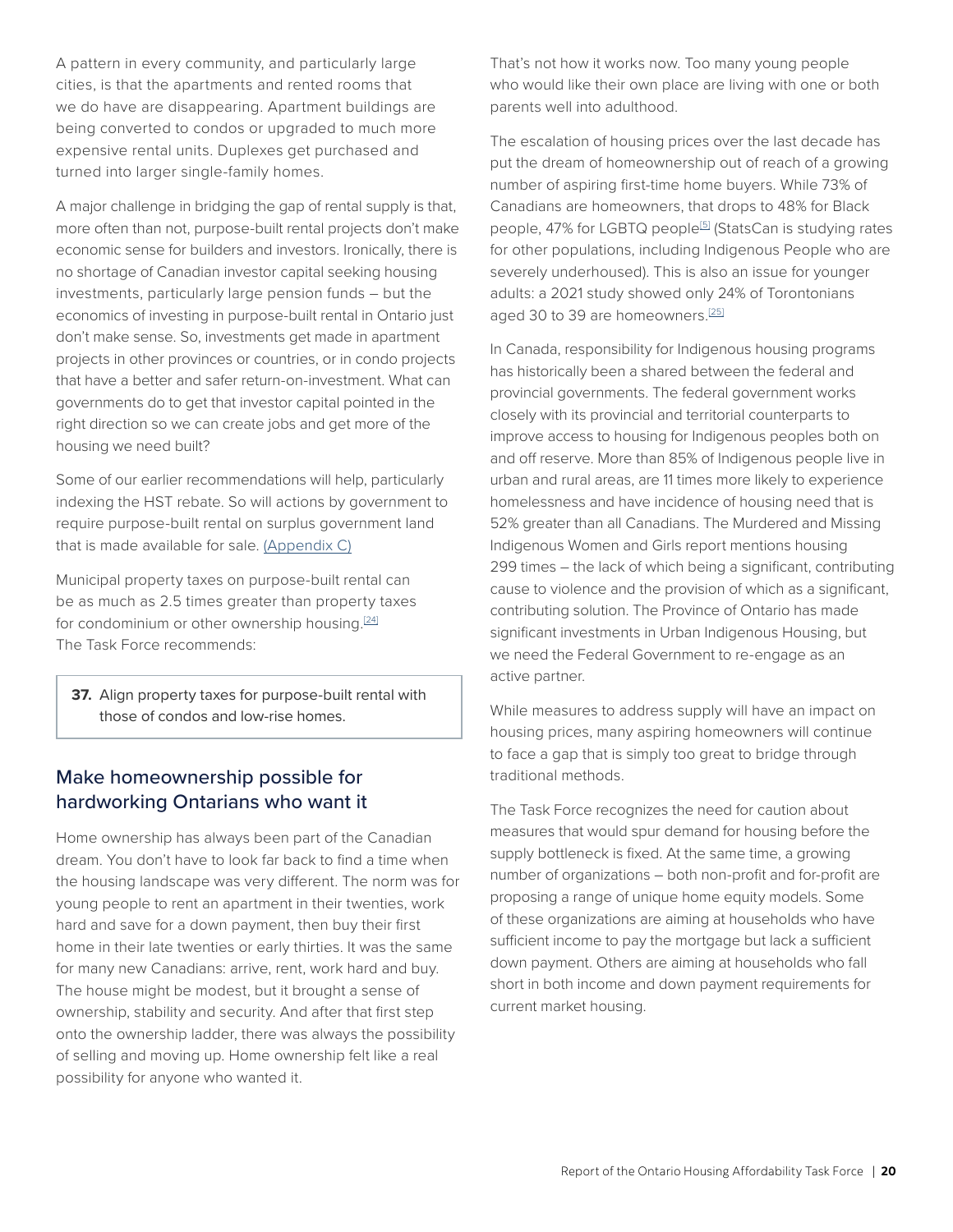The Task Force heard about a range of models to help aspiring first-time home buyers, including:

- Shared equity models with a government, non-profit or for-profit lender holding a second "shared equity mortgage" payable at time of sale of the home
- Land lease models that allow residents to own their home but lease the land, reducing costs
- Rent-to-own approaches in which a portion of an occupant's rent is used to build equity, which can be used as a down payment on their current unit or another market unit in the future
- Models where the equity gain is shared between the homeowner and the non-profit provider, such that the non-profit will always be able to buy the home back and sell it to another qualified buyer, thus retaining the home's affordability from one homeowner to the next.

Proponents of these models identified barriers that thwart progress in implementing new solutions.

- The Planning Act limits land leases to a maximum of 21 years. This provision prevents home buyers from accessing the same type of mortgages from a bank or credit union that are available to them when they buy through traditional homeownership.
- The Perpetuities Act has a similar 21-year limit on any options placed on land. This limits innovative non-profit models from using equity formulas for re-sale and repurchase of homes.
- Land Transfer Tax (LTT) is charged each time a home is sold and is collected by the province; and in Toronto, this tax is also collected by the City. This creates a double-tax in rent-to-own/equity building models where LTT ends up being paid first by the home equity organization and then by the occupant when they are able to buy the unit.
- HST is charged based on the market value of the home. In shared equity models where the homeowner neither owns nor gains from the shared equity portion of their home, HST on the shared equity portion of the home simply reduces affordability.
- Residential mortgages are highly regulated by the federal government and reflective of traditional homeownership. Modifications in regulations may be required to adapt to new co-ownership and other models.

The Task Force encourages the Ontario government to devote further attention to avenues to support new homeownership options. As a starting point, the Task Force offers the following recommendations:

- **38.** Amend the Planning Act and Perpetuities Act to extend the maximum period for land leases and restrictive covenants on land to 40 or more years.
- **39.** Eliminate or reduce tax disincentives to housing growth.
- **40.** Call on the Federal Government to implement an Urban, Rural and Northern Indigenous Housing Strategy.
- **41.** Funding for pilot projects that create innovative pathways to homeownership, for Black, Indigenous, and marginalized people and first-generation homeowners.
- **42.** Provide provincial and federal loan guarantees for purpose-built rental, affordable rental and affordable ownership projects.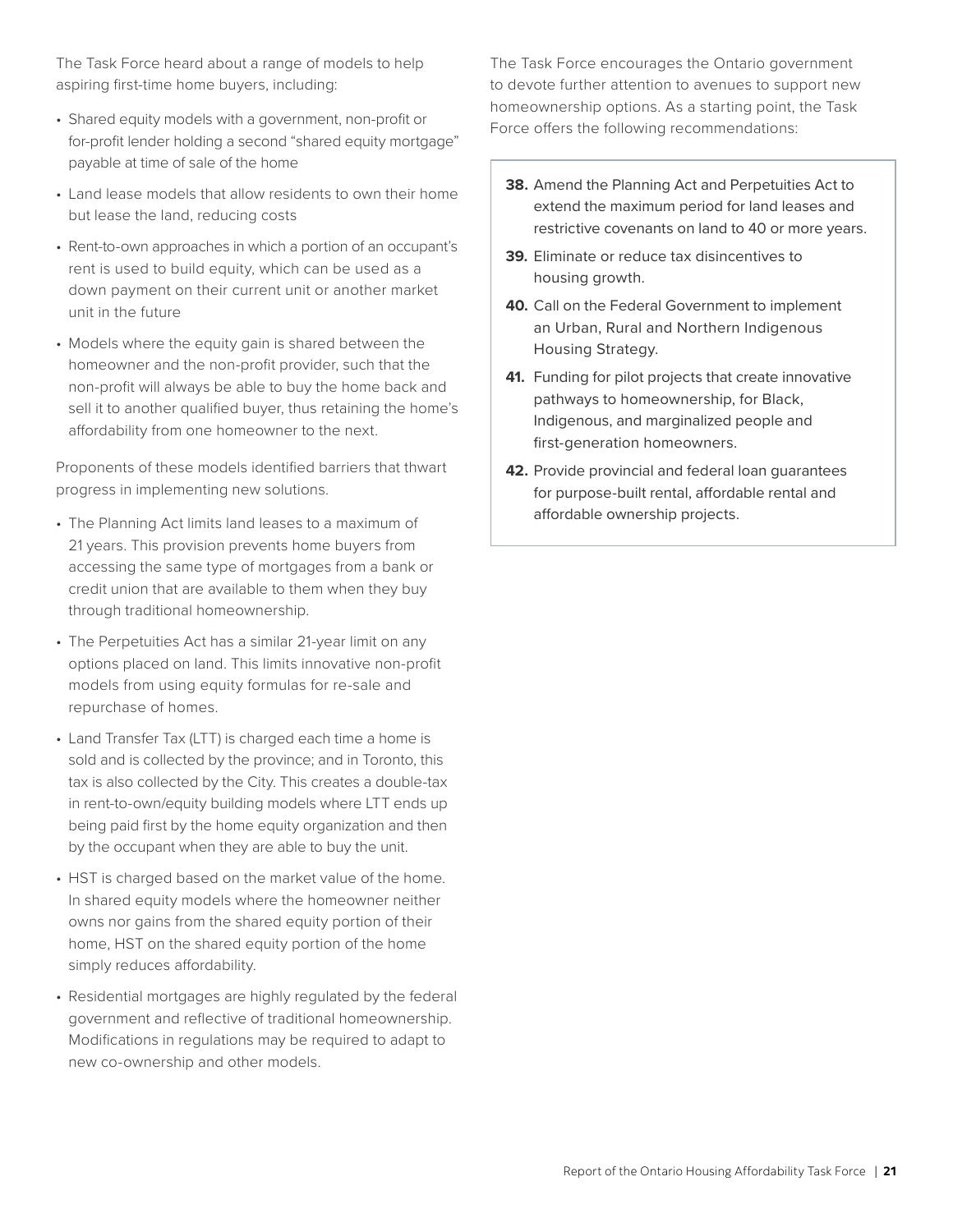## <span id="page-21-0"></span>**Support and incentivize scaling up housing supply**

Our goal of building 1.5 million homes in ten years means doubling how many homes Ontario creates each year. As much as the Task Force's recommendations will remove barriers to realizing this ambitious goal, we also need to ensure we have the capacity across Ontario's communities to deliver this new housing supply. This includes capacity of our housing infrastructure, capacity within our municipal planning teams, and boots on the ground with the skills to build new homes.

There is much to be done and the price of failure for the people of Ontario is high. This is why the provincial government must make an unwavering commitment to keeping the spotlight on housing supply. This is also why the province must be dogged in its determination to galvanize and align efforts and incentives across all levels of government so that working together, we all can get the job done.

Our final set of recommendations turns to these issues of capacity to deliver, and the role the provincial government can play in putting the incentives and alignment in place to achieve the 1.5 million home goal.

### Invest in municipal infrastructure

#### **Housing can't get built without water, sewage, and other infrastructure**

When the Task Force met with municipal leaders, they emphasized how much future housing supply relies on having the water, storm water and wastewater systems, roads, sidewalks, fire stations, and all the other parts of community infrastructure to support new homes and new residents.

Infrastructure is essential where housing is being built for the first time. And, it can be a factor in intensification when added density exceeds the capacity of existing infrastructure, one of the reasons we urge new infrastructure in new developments to be designed for future capacity. In Ontario, there are multiple municipalities where the number one barrier to approving new housing projects is a lack of infrastructure to support them.

Municipalities face a myriad of challenges in getting this infrastructure in place. Often, infrastructure investments are required long before new projects are approved and funding must be secured. Notwithstanding the burden development charges place on the price of new housing, most municipalities report that development charges are still not enough to fully cover the costs of building new infrastructure and retrofitting existing infrastructure in neighbourhoods that are intensifying. Often infrastructure crosses municipal boundaries creating complicated and time-consuming "who pays?" questions. Municipal leaders also shared their frustrations with situations where new housing projects are approved and water, sewage and other infrastructure capacity is allocated to the project – only to have the developer land bank the project and put off building. Environmental considerations with new infrastructure add further cost and complexity. The Task Force recommends:

- **43.** Enable municipalities, subject to adverse external economic events, to withdraw infrastructure allocations from any permitted projects where construction has not been initiated within three years of build permits being issued.
- **44.** Work with municipalities to develop and implement a municipal services corporation utility model for water and wastewater under which the municipal corporation would borrow and amortize costs among customers instead of using development charges.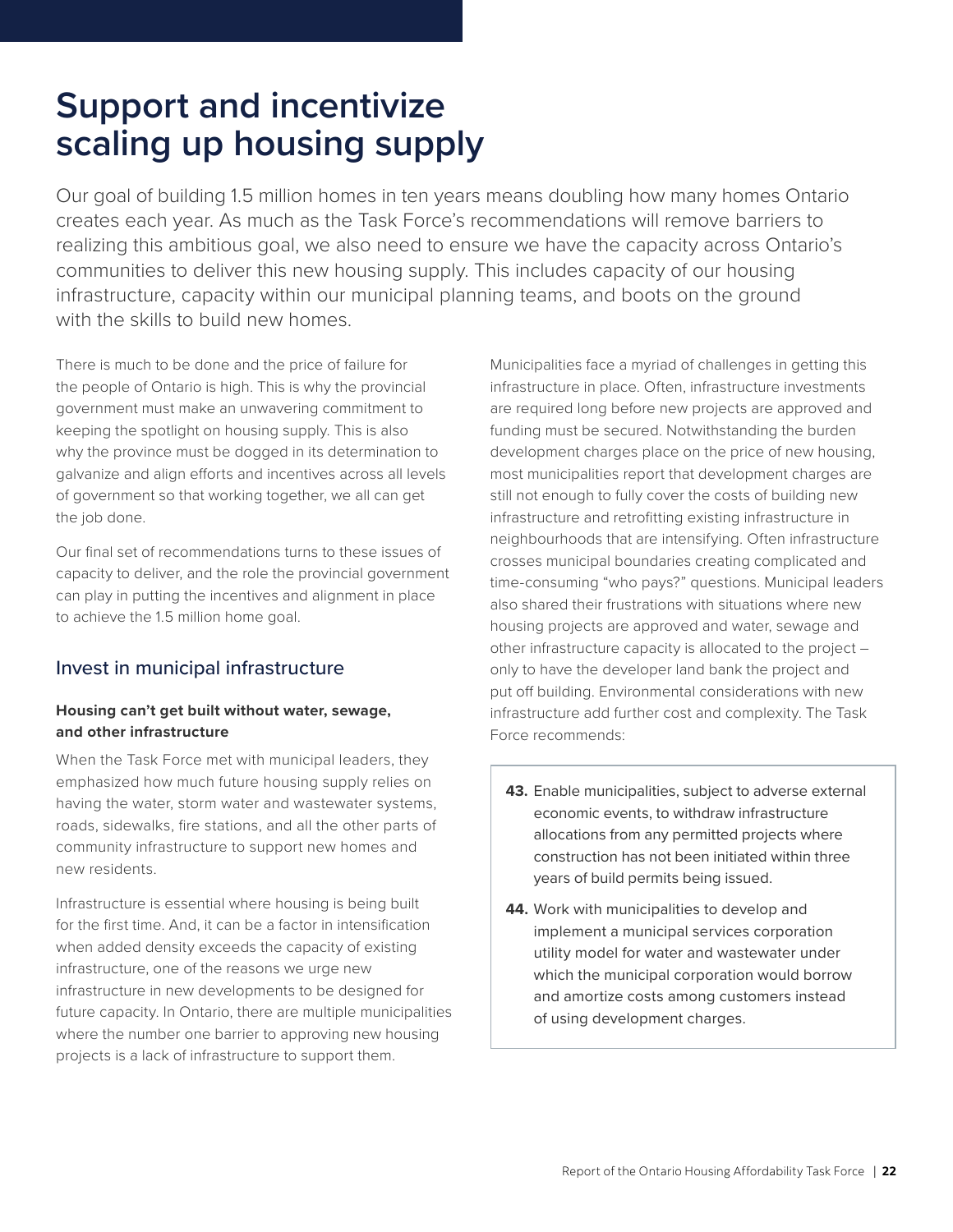### Create the Labour Force to meet the housing supply need

#### **The labour force is shrinking in many segments of the market**

You can't start to build housing without infrastructure. You can't build it without people – skilled trades people in every community who can build the homes we need.

The concern that we are already facing a shortage in skilled trades came through loud and clear in our consultations. We heard from many sources that our education system funnels young people to university rather than colleges or apprenticeships and creates the perception that careers in the skilled trades are of less value. Unions and builders are working to fill the pipeline domestically and recruit internationally, but mass retirements are making it challenging to maintain the workforce at its current level, let alone increase it.

Increased economic immigration could ease this bottleneck, but it appears difficult for a skilled labourer with no Canadian work experience to qualify under Ontario's rules. Moreover, Canada's immigration policies also favour university education over skills our economy and society desperately need. We ought to be welcoming immigrants with the skills needed to build roads and houses that will accommodate our growing population.

The shortage may be less acute, however, among smaller developers and contractors that could renovate and build new "missing middle" homes arising from the changes in neighbourhood zoning described earlier. These smaller companies tap into a different workforce from the one needed to build high rises and new subdivisions. Nonetheless, 1.5 million more homes will require a major investment in attracting and developing the skilled trades workforce to deliver this critically needed housing supply. We recommend:

- **45.** Improve funding for colleges, trade schools, and apprenticeships; encourage and incentivize municipalities, unions and employers to provide more on-the-job training.
- **46.** Undertake multi-stakeholder education program to promote skilled trades.
- **47.** Recommend that the federal and provincial government prioritize skilled trades and adjust the immigration points system to strongly favour needed trades and expedite immigration status for these workers, and encourage the federal government to increase from 9,000 to 20,000 the number of immigrants admitted through Ontario's program.

## Create a large Ontario Housing Delivery Fund to align efforts and incent new housing supply

#### **Build alignment between governments to enable builders to deliver more homes than ever before**

All levels of government play a role in housing.

The federal government sets immigration policy, which has a major impact on population growth and many tax policies. The province sets the framework for planning, approvals, and growth that municipalities rely upon, and is responsible for many other areas that touch on housing supply, like investing in highways and transit, training workers, the building code and protecting the environment. Municipalities are on the front lines, expected to translate the impacts of federal immigration policy, provincial guidance and other factors, some very localized, into official plans and the overall process through which homes are approved to be built.

The efficiency with which home builders can build, whether for-profit or non-profit, is influenced by policies and decisions at every level of government. In turn, how many home developers can deliver, and at what cost, translates directly into the availability of homes that Ontarians can afford.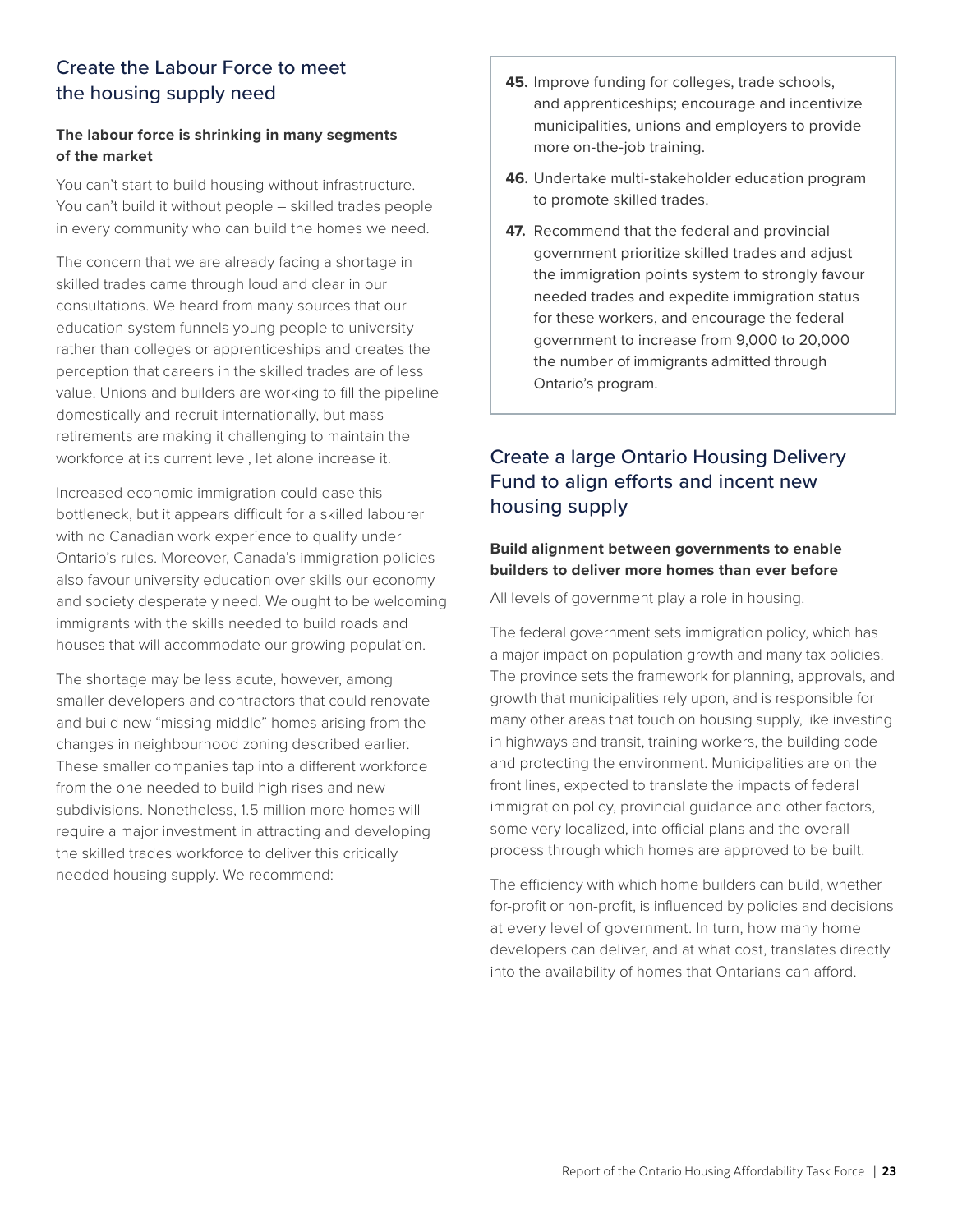Collectively, governments have not been sufficiently aligned in their efforts to provide the frameworks and incentives that meet the broad spectrum of housing needs in Ontario. Much action, though, has been taken in recent years.

- The Ontario government has taken several steps to make it easier to build additional suites in your own home: reduced disincentives to building rental housing, improved the appeal process, focused on density around transit stations, made upfront development charges more predictable, and provided options for municipalities to create community benefits through development.
- The federal government has launched the National Housing Strategy and committed over \$70 billion in funding.<sup>[\[26\]](https://www.placetocallhome.ca/what-is-the-strategy)</sup> Most recently, it has announced a \$4 billion Housing Accelerator Fund aimed at helping municipalities remove barriers to building housing more quickly.<sup>[\[27\]](https://www.cmhc-schl.gc.ca/en/media-newsroom/news-releases/2021/housing-accelerator-fund-rent-to-own-program)</sup>
- Municipalities have been looking at ways to change outdated processes, rules, and ways of thinking that create delays and increases costs of delivering homes. Several municipalities have taken initial steps towards eliminating exclusionary zoning and addressing other barriers described in this report.

All governments agree that we are facing a housing crisis. Now we must turn the sense of urgency into action and alignment across governments.

#### **Mirror policy changes with financial incentives aligned across governments**

The policy recommendations in this report will go a long way to align efforts and position builders to deliver more homes.

Having the capacity in our communities to build these homes will take more than policy. It will take money. Rewarding municipalities that meet housing growth and approval timelines will help them to invest in system upgrades, hire additional staff, and invest in their communities. Similarly, municipalities that resist new housing, succumb to NIMBY pressure, and close off their neighbourhoods should see funding reductions. Fixing the housing crisis is a societal responsibility, and our limited tax dollars should be directed to those municipalities making the difficult but necessary choices to grow housing supply.

In late January 2022, the provincial government announced \$45 million for a new Streamline Development Approval Fund to "unlock housing supply by cutting red tape and improving processes for residential and industrial developments".<sup>[\[28\]](https://www.thestar.com/news/gta/2022/01/19/ford-government-announces-45-million-to-cut-red-tape-and-speed-up-applications-for-new-home-construction.html)</sup> This is encouraging. More is needed.

Ontario should also receive its fair share of federal funding but today faces a shortfall of almost \$500 million, [\[29\]](https://www.canadianrealestatemagazine.ca/news/federal-funds-must-flow-for-housing-programs-334810.aspx) despite two thirds of the Canadian housing shortage being in Ontario. We call on the federal government to address this funding gap.

- **48.** The Ontario government should establish a large "Ontario Housing Delivery Fund" and encourage the federal government to match funding. This fund should reward:
	- a) Annual housing growth that meets or exceeds provincial targets
	- b) Reductions in total approval times for new housing
	- c) The speedy removal of exclusionary zoning practices
- **49.** Reductions in funding to municipalities that fail to meet provincial housing growth and approval timeline targets.

We believe that the province should consider partial grants to subsidize municipalities that waive development charges for affordable housing and for purpose-built rental.

### Sustain focus, measure, monitor, improve

### **Digitize and modernize the approvals and planning process**

Some large municipalities have moved to electronic tracking of development applications and/or electronic building permits ("e-permits") and report promising results, but there is no consistency and many smaller places don't have the capacity to make the change.

Municipalities, the provincial government and agencies use different systems to collect data and information relevant to housing approvals, which slows down processes and leaves much of the "big picture" blank. This could be addressed by ensuring uniform data architecture standards.

### **Improve the quality of our housing data to inform decision making**

Having accurate data is key to understanding any challenge and making the best decisions in response. The Task Force heard from multiple housing experts that we are not always using the best data, and we do not always have the data we need.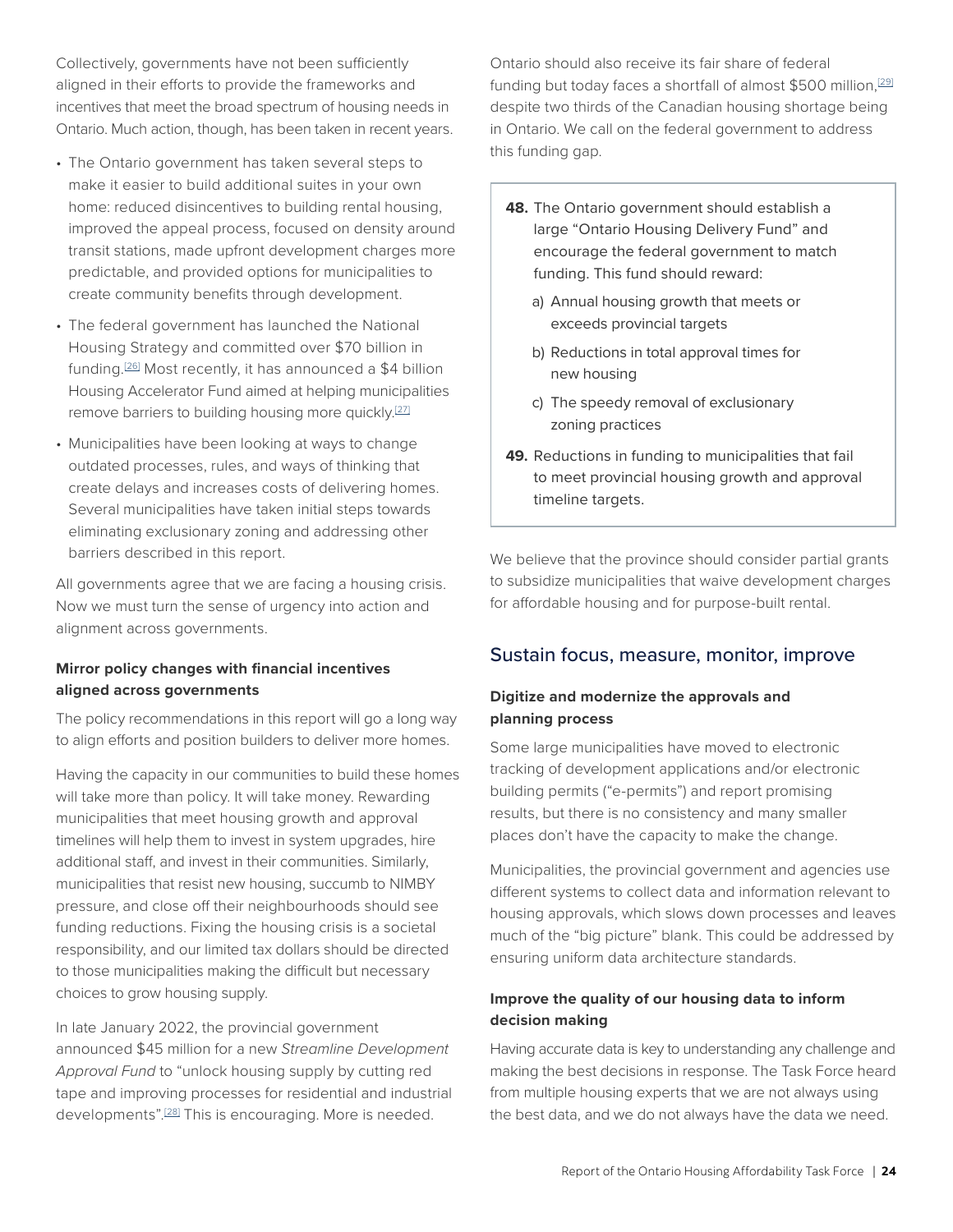Having good population forecasts is essential in each municipality as they develop plans to meet future land and housing needs. Yet, we heard many concerns about inconsistent approaches to population forecasts. In the Greater Golden Horseshoe, the forecast provided to municipalities by the province is updated only when the Growth Plan is updated, generally every seven years; but federal immigration policy, which is a key driver of growth, changes much more frequently. The provincial Ministry of Finance produces a population forecast on a more regular basis than the Growth Plan, but these are not used consistently across municipalities or even by other provincial ministries.

Population forecasts get translated into housing need in different ways across the province, and there is a lack of data about how (or whether) the need will be met. Others pointed to the inconsistent availability of land inventories. Another challenge is the lack of information on how much land is permitted and how much housing is actually getting built once permitted, and how fast. The Task Force also heard that, although the Provincial Policy Statement requires municipalities to maintain a three-year supply of short-term (build-ready) land and report it each year to the province, many municipalities are not meeting that requirement.

At a provincial and municipal level, we need better data on the housing we have today, housing needed to close the gap, consistent projections of what we need in the future, and data on how we are doing at keeping up. Improved data will help anticipate local and provincial supply bottlenecks and constraints, making it easier to determine the appropriate level and degree of response.

It will also be important to have better data to assess how much new housing stock is becoming available to groups that have been disproportionately excluded from home ownership and rental housing.

#### **Put eyes on the crisis and change the conversation around housing**

Ours is not the first attempt to "fix the housing system". There have been efforts for years to tackle increasing housing prices and find solutions so everyone in Ontario can find and afford the housing they need. This time must be different.

The recommendations in this report must receive sustained attention, results must be monitored, significant financial investment by all levels of government must be made. And, the people of Ontario must embrace a housing landscape in which the housing needs of tomorrow's citizens and those who have been left behind are given equal weight to the housing advantages of those who are already well established in homes that they own.

- **50.** Fund the adoption of consistent municipal e-permitting systems and encourage the federal government to match funding. Fund the development of common data architecture standards across municipalities and provincial agencies and require municipalities to provide their zoning bylaws with open data standards. Set an implementation goal of 2025 and make funding conditional on established targets.
- **51.** Require municipalities and the provincial government to use the Ministry of Finance population projections as the basis for housing need analysis and related land use requirements.
- **52.** Resume reporting on housing data and require consistent municipal reporting, enforcing compliance as a requirement for accessing programs under the Ontario Housing Delivery Fund.
- **53.** Report each year at the municipal and provincial level on any gap between demand and supply by housing type and location, and make underlying data freely available to the public.
- **54.** Empower the Deputy Minister of Municipal Affairs and Housing to lead an all-of-government committee, including key provincial ministries and agencies, that meets weekly to ensure our remaining recommendations and any other productive ideas are implemented.
- **55.** Commit to evaluate these recommendations for the next three years with public reporting on progress.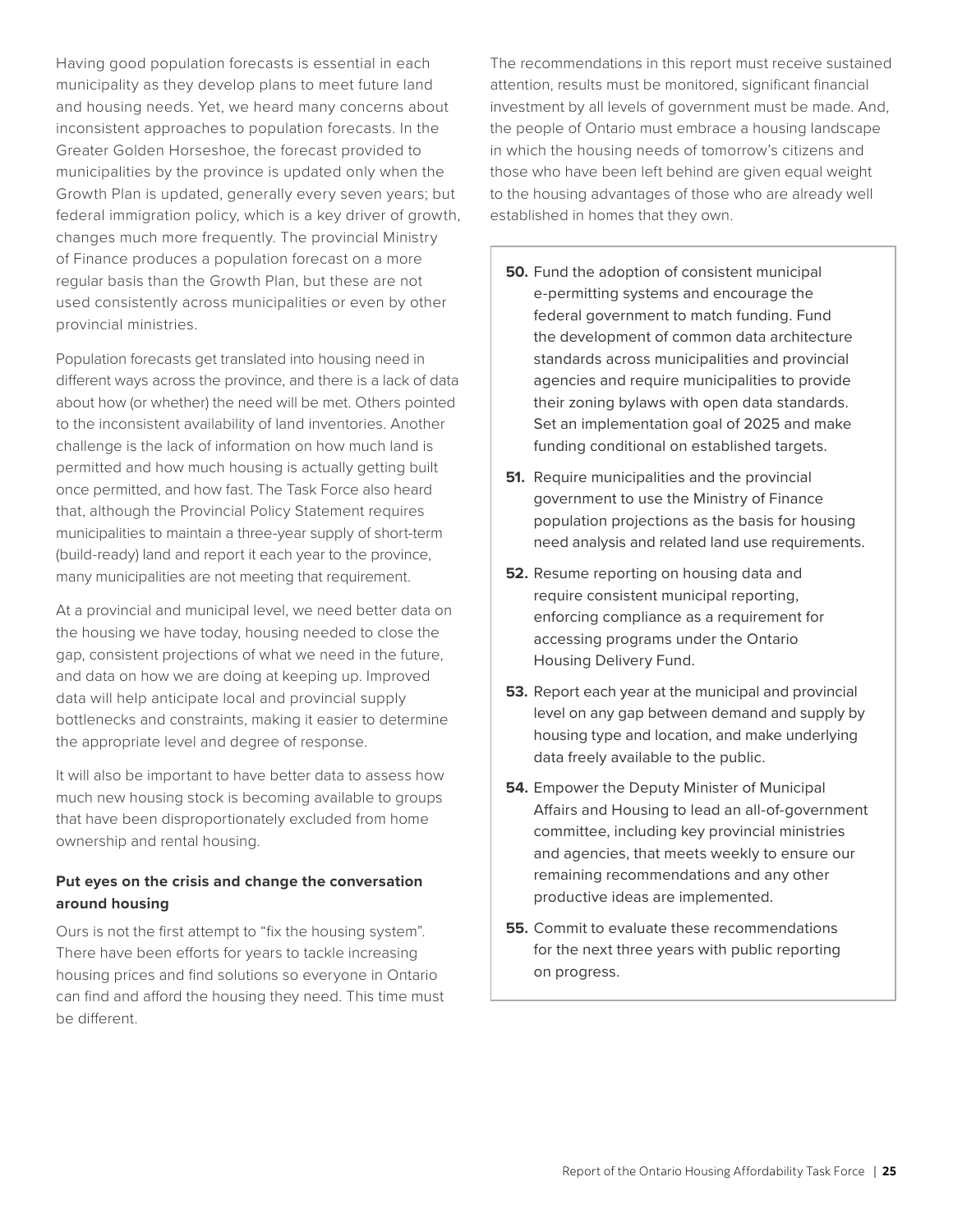## <span id="page-25-0"></span>**Conclusion**

We have set a bold goal for Ontario: building 1.5 million homes in the next 10 years.

We believe this can be done. What struck us was that everyone we talked to – builders, housing advocates, elected officials, planners – understands the need to act now. As one long-time industry participant said, "for the first time in memory, everyone is aligned, and we need to take advantage of that."

Such unity of purpose is rare, but powerful.

To leverage that power, we offer solutions that are bold but workable, backed by evidence, and that position Ontario for the future.

Our recommendations focus on ramping up the supply of housing. Measures are already in place to try to cool demand, but they will not fill Ontario's housing need. More supply is key. Building more homes will reduce the competition for our scarce supply of homes and will give Ontarians more housing choices. It will improve housing affordability across the board.

Everyone wants more Ontarians to have housing. So let's get to work to build more housing in Ontario.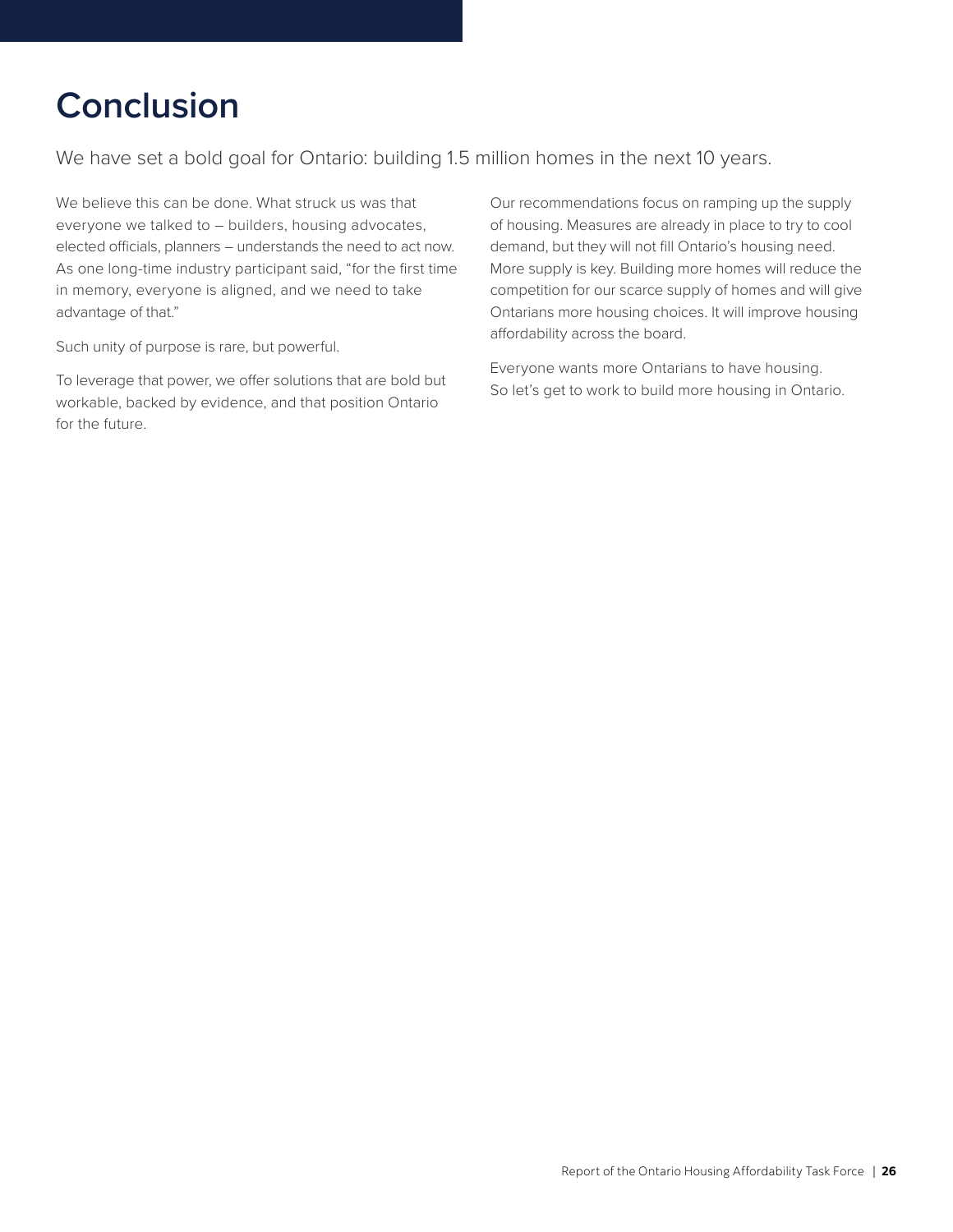## <span id="page-26-0"></span>**APPENDIX A: Biographies of Task Force Members**

Lalit Aggarwal is President of Manor Park Holdings, a real estate development and operating company active in Eastern Ontario. Previously, Lalit was an investor for institutional fund management firms, such as H.I.G. European Capital Partners, Soros Fund Management, and Goldman Sachs. He is a past fellow of the C.D. Howe Institute and a former Director of both Bridgepoint Health and the Centre for the Commercialization of Regenerative Medicine. Lalit holds degrees from the University of Oxford and the University of Pennsylvania. He is also a current Director of the Hospital for Sick Children Foundation, the Sterling Hall School and the Chair of the Alcohol & Gaming Commission of Ontario.

David Amborski is a professional Urban Planner, Professor at Ryerson University's School of Urban and Regional Planning and the founding Director of the Centre for Urban Research and Land Development (CUR). His research and consulting work explore topics where urban planning interfaces with economics, including land and housing markets. He is an academic advisor to the National Executive Forum on Public Property, and he is a member of Lambda Alpha (Honorary Land Economics Society). He has undertaken consulting for the Federal, Provincial and a range of municipal governments. Internationally, he has undertaken work for the Canadian International Development Agency (CIDA), the World Bank, the Inter-American Development Bank, the Lincoln Institute of Land Policy, and several other organizations in Eastern Europe, Latin America, South Africa, and Asia. He also serves on the editorial boards of several international academic journals.

Andrew Garrett is a real estate executive responsible for growing IMCO's \$11+ Billion Global Real Estate portfolio to secure public pensions and insurance for Ontario families. IMCO is the only Ontario fund manager purpose built to onboard public clients such as pensions, insurance, municipal reserve funds, and endowments. Andrew has significant non-profit sector experience founding a B Corp certified social enterprise called WeBuild to help incubate social purpose real estate projects. He currently volunteers on non-profit boards supporting social purpose real estate projects, youth programs and the visual arts at Art Gallery

of Ontario. Andrew sits on board advisory committees for private equity firms and holds a Global Executive MBA from Kellogg School Management and a Real Estate Development Certification from MIT Centre for Real Estate.

Tim Hudak is the CEO of the Ontario Real Estate Association (OREA). With a passion and voice for championing the dream of home ownership, Tim came to OREA following a distinguished 21-year career in politics, including five years as Leader of the Progressive Conservative Party of Ontario.

In his role, Tim has focused on transforming OREA into Ontario's most cutting-edge professional association at the forefront of advocacy on behalf of REALTORS® and consumers, and providing world-class conferences, standard forms, leadership training and professional guidance to its Members. As part of his work at OREA, Tim was named one of the most powerful people in North American residential real estate by Swanepoel Power 200 for the last five years. Tim is married to Deb Hutton, and together they have two daughters, Miller and Maitland. In his spare time, Tim enjoys trails less taken on his mountain bike or hiking shoes as well as grilling outdoors.

Jake Lawrence was appointed Chief Executive Officer and Group Head, Global Banking and Markets in January 2021. In this role, Jake is responsible for the Bank's Global Banking and Markets business line and strategy across its global footprint. Jake joined Scotiabank in 2002 and has held progressively senior roles in Finance, Group Treasury and Global Banking and Markets. From December 2018 to January 2021, Jake was Co-Group Head of Global Banking and Markets with specific responsibility for its Capital Markets businesses, focused on building alignment across product groups and priority markets to best serve our clients throughout our global footprint. Previously, Jake was Executive Vice President and Head of Global Banking and Markets in the U.S., providing overall strategic direction and execution of Scotiabank's U.S. businesses. Prior to moving into GBM, Jake served as Senior Vice President and Deputy Treasurer, responsible for Scotiabank's wholesale funding activities and liquidity management as well as Senior Vice President, Investor Relations.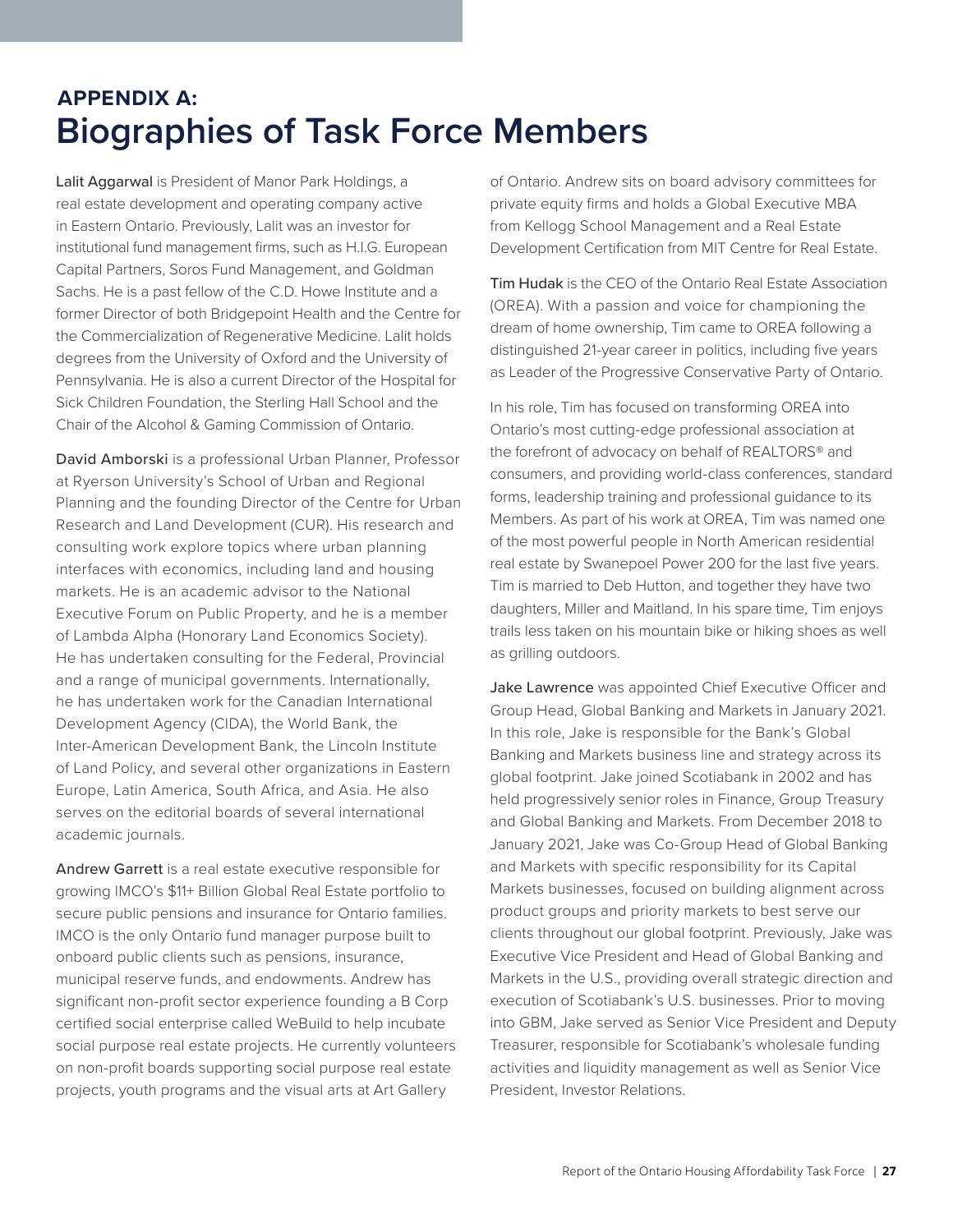Julie Di Lorenzo (GPLLM, University of Toronto 2020), is self-employed since 1982, operates one of the largest female-run Real Estate Development Companies in North America. She was instrumental in the Daniel Burnham award-winning Ontario Growth Management Plan (2004) as President of BILD. Julie served as the first female-owner President of GTHBA (BILD) and on the boards of the Ontario Science Centre, Harbourfront Toronto, Tarion (ONHWP), St. Michael's Hospital, NEXT36, Waterfront Toronto, Chair of IREC Committee WT, Havergal College (Co-Chair of Facilities), York School (interim Vice-Chair), and Canadian Civil Liberties Association Board. Julie has served various governments in advisory capacity on Women's issues, Economic Development, Innovation and Entrepreneurship. Awards include Lifetime Achievement BILD 2017, ICCO Business Excellence 2005 & ICCO Businesswoman of the Year 2021.

Justin Marchand (CIHCM, CPA, CMA, BComm) is Métis and was appointed Chief Executive Officer of Ontario Aboriginal Housing Services (OAHS) in 2018. Justin has over 20 years of progressive experience in a broad range of sectors, including two publicly listed corporations, a large accounting and consulting firm, and a major crown corporation, and holds numerous designations across financial, operations, and housing disciplines. He was most recently selected as Chair of the Canadian Housing and Renewal Association's (CHRA's) Indigenous Caucus Working Group and is also board member for CHRA. Justin is also an active board member for both the Coalition of Hamilton Indigenous Leadership (CHIL) as well as Shingwauk Kinoomaage Gamig, located in Bawaating. Justin believes that Housing is a fundamental human right and that when Indigenous people have access to safe, affordable, and culture-based Housing this provides the opportunity to improve other areas of their lives.

Ene Underwood is CEO of Habitat for Humanity Greater Toronto Area), a non-profit housing developer that helps working, lower income families build strength, stability and self-reliance through affordable homeownership. Homes are delivered through a combination of volunteer builds, contractor builds, and partnerships with non-profit and for-profit developers. Ene's career began in the private sector as a strategy consultant with McKinsey & Company before transitioning to not-for-profit sector leadership. Ene holds a Bachelor of Arts (Honours) from the University of Waterloo and a Master of Business Administration from Ivey Business School.

Dave Wilkes is the President and CEO of the Building Industry and Land Development Association of the GTA (BILD). The Association has 1,300 members and proudly represents builders, developers, professional renovators and those who support the industry.

Dave is committed to supporting volunteer boards and organizations. He has previously served on the George Brown College Board of Directors, Ontario Curling Association, and is currently engaged with Black North Initiative (Housing Committee) and R-Labs I+T Council.

Dave received his Bachelor of Arts (Applied Geography) from Ryerson.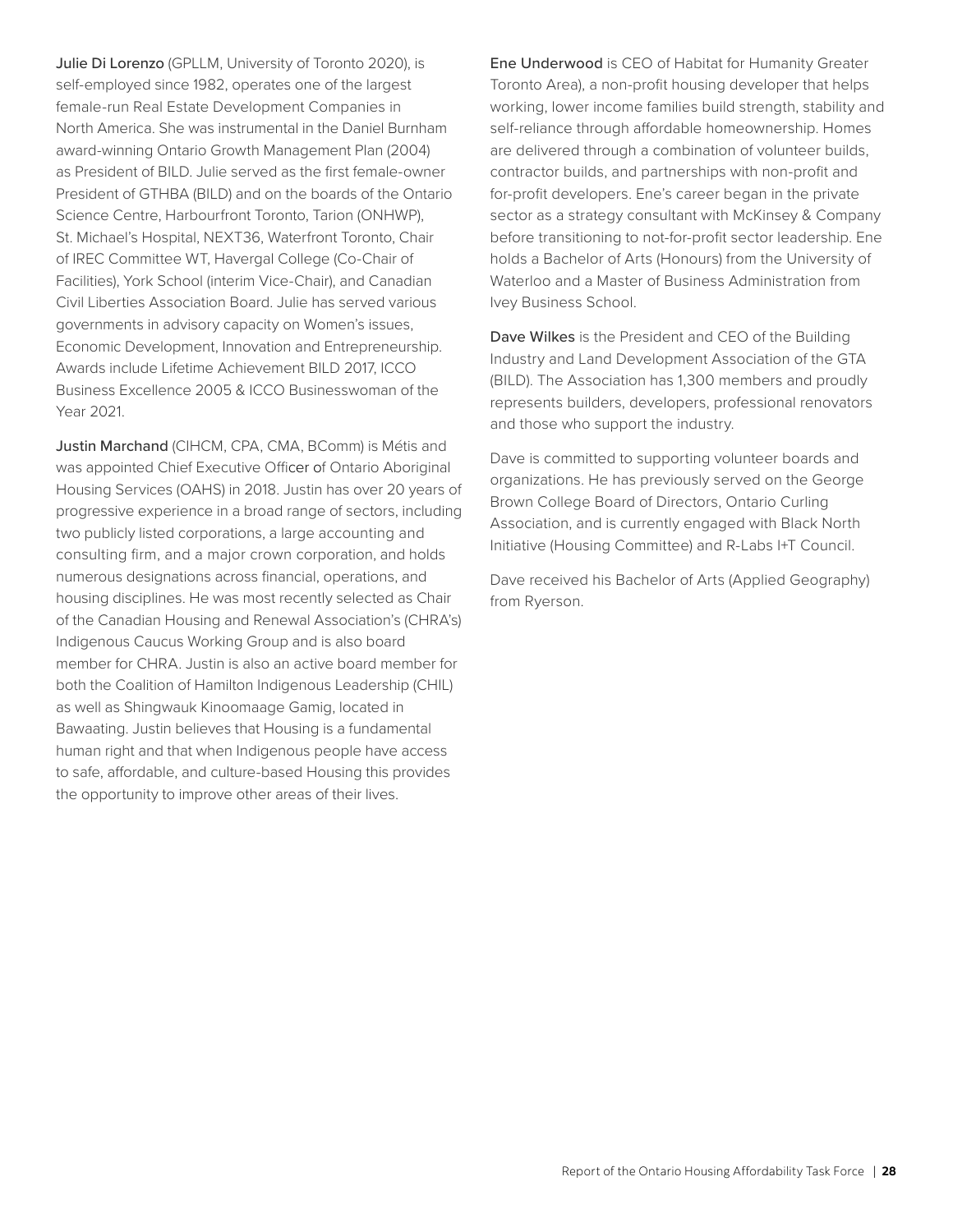## <span id="page-28-0"></span>**APPENDIX B: Affordable Housing**

Ontario's affordable housing shortfall was raised in almost every conversation. With rapidly rising prices, more lower-priced market rental units are being converted into housing far out of reach of lower-income households. In parallel, higher costs to deliver housing and limited government funding have resulted in a net decrease in the number of affordable housing units run by non-profits. The result is untenable: more people need affordable housing after being displaced from the market at the very time that affordable supply is shrinking.

Throughout our consultations, we were reminded of the housing inequities experienced by Black, Indigenous and marginalized people. We also received submissions describing the unique challenges faced by off-reserve Indigenous Peoples both in the province's urban centres and in the north.

While many of the changes that will help deliver market housing will also help make it easier to deliver affordable housing, affordable housing is a societal responsibility. We cannot rely exclusively on for-profit developers nor on increases in the supply of market housing to fully solve the problem.

The non-profit housing sector faces all the same barriers, fees, risks and complexities outlined in this report as for-profit builders. Several participants from the non-profit sector referred to current or future partnerships with for-profit developers that tap into the development and construction expertise and efficiencies of the private sector. Successful examples of leveraging such partnerships were cited with Indigenous housing, supportive housing, and affordable homeownership.

We were also reminded by program participants that, while partnerships with for-profit developers can be very impactful, non-profit providers have unique competencies in the actual delivery of affordable housing. This includes confirming eligibility of affordable housing applicants, supporting independence of occupants of affordable housing, and ensuring affordable housing units remain affordable from one occupant to the next.

One avenue for delivering more affordable housing that has received much recent attention is inclusionary zoning. In simple terms, inclusionary zoning (IZ) requires developers to deliver a share of affordable units in new

housing developments in prescribed areas. The previous Ontario government passed legislation in April 2018 providing a framework within which municipalities could enact Inclusionary Zoning bylaws.

Ontario's first inclusionary zoning policy was introduced in fall 2021 by the City of Toronto and applies to major transit station areas. Internationally, inclusionary zoning has been used successfully to incentivize developers to create new affordable housing by providing density bonuses (more units than they would normally be allowed, if some are affordable) or reductions in government fees. Unfortunately, the City's approach did not include any incentives or bonuses. Instead, Toronto requires market-rate fees and charges for below-market affordable units. This absence of incentives together with lack of clarity on the overall density that will be approved for projects has led developers and some housing advocates to claim that these projects may be uneconomic and thus will not get financed or built. Municipalities shared with us their concerns regarding the restriction in the provincial IZ legislation that prohibits "cash in lieu" payments. Municipalities advised that having the option of accepting the equivalent value of IZ units in cash from the developer would enable even greater impact in some circumstances (for example, a luxury building in an expensive neighbourhood, where the cost of living is too high for a low-income resident).

Funding for affordable housing is the responsibility of all levels of government. The federal government has committed to large funding transfers to the provinces to support affordable housing. The Task Force heard, however, that Ontario's share of this funding does not reflect our proportionate affordable housing needs. This, in turn, creates further financial pressure on both the province and municipalities, which further exacerbates the affordable housing shortages in Ontario's communities.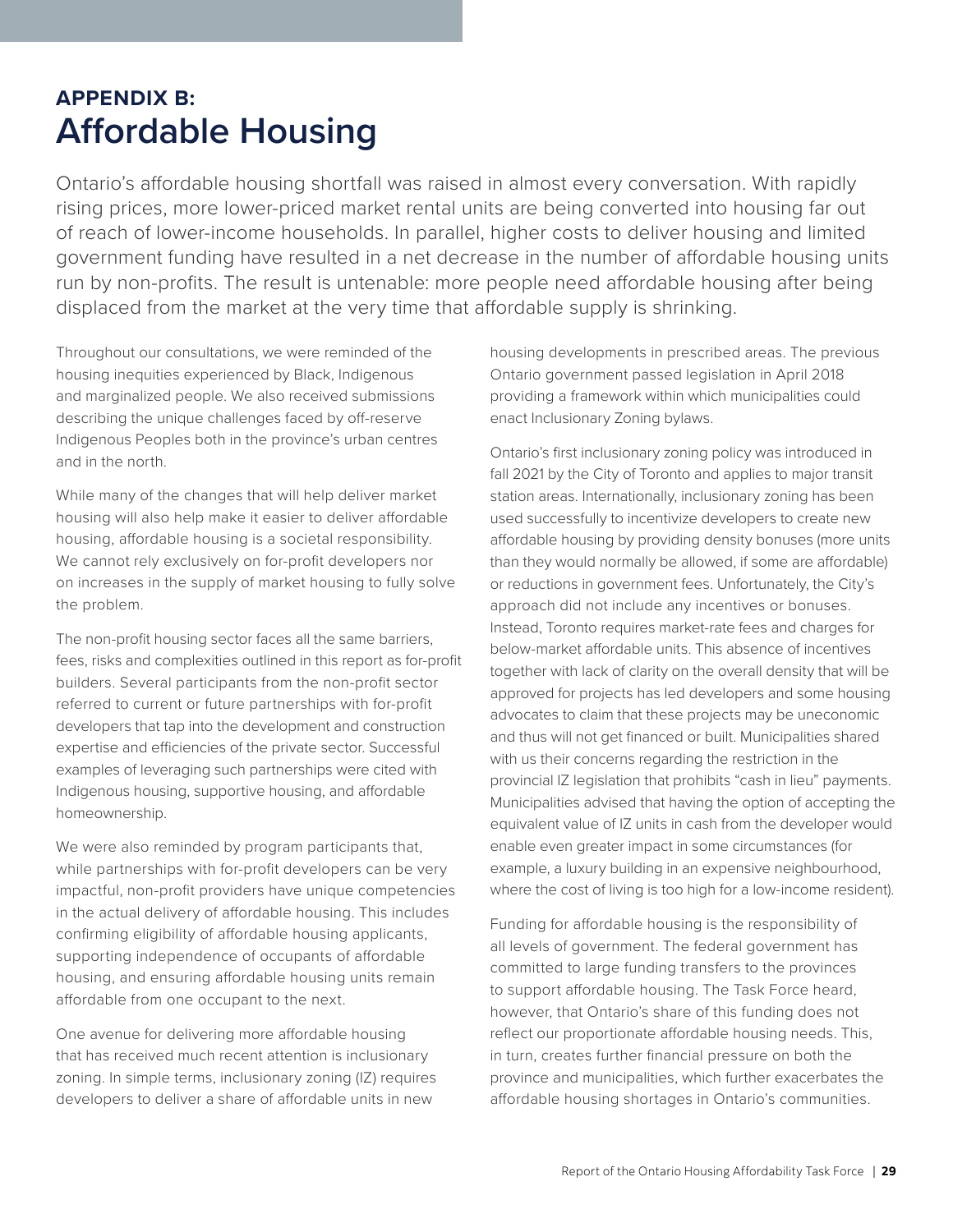Finally, many participants in Task Force consultations pointed to surplus government lands as an avenue for building more affordable housing and this is discussed in [Appendix C.](#page-30-0)

We have made recommendations throughout the report intended to have a positive impact on new affordable housing supply. We offer these additional recommendations specific to affordable housing:

- Call upon the federal government to provide equitable affordable housing funding to Ontario.
- Develop and legislate a clear, province-wide definition of "affordable housing" to create certainty and predictability.
- Create an Affordable Housing Trust from a portion of Land Transfer Tax Revenue (i.e., the windfall resulting from property price appreciation) to be used in partnership with developers, non-profits, and municipalities in the creation of more affordable housing units. This Trust should create incentives for projects serving and brought forward by Black- and Indigenous-led developers and marginalized groups.
- Amend legislation to:
	- Allow cash-in-lieu payments for Inclusive Zoning units at the discretion of the municipality.
	- Require that municipalities utilize density bonusing or other incentives in all Inclusionary Zoning and Affordable Housing policies that apply to market housing.
	- Permit municipalities that have not passed Inclusionary Zoning policies to offer incentives and bonuses for affordable housing units.
- Encourage government to closely monitor the effectiveness of Inclusionary Zoning policy in creating new affordable housing and to explore alternative funding methods that are predictable, consistent and transparent as a more viable alternative option to Inclusionary Zoning policies in the provision of affordable housing.
- Rebate MPAC market rate property tax assessment on below-market affordable homes.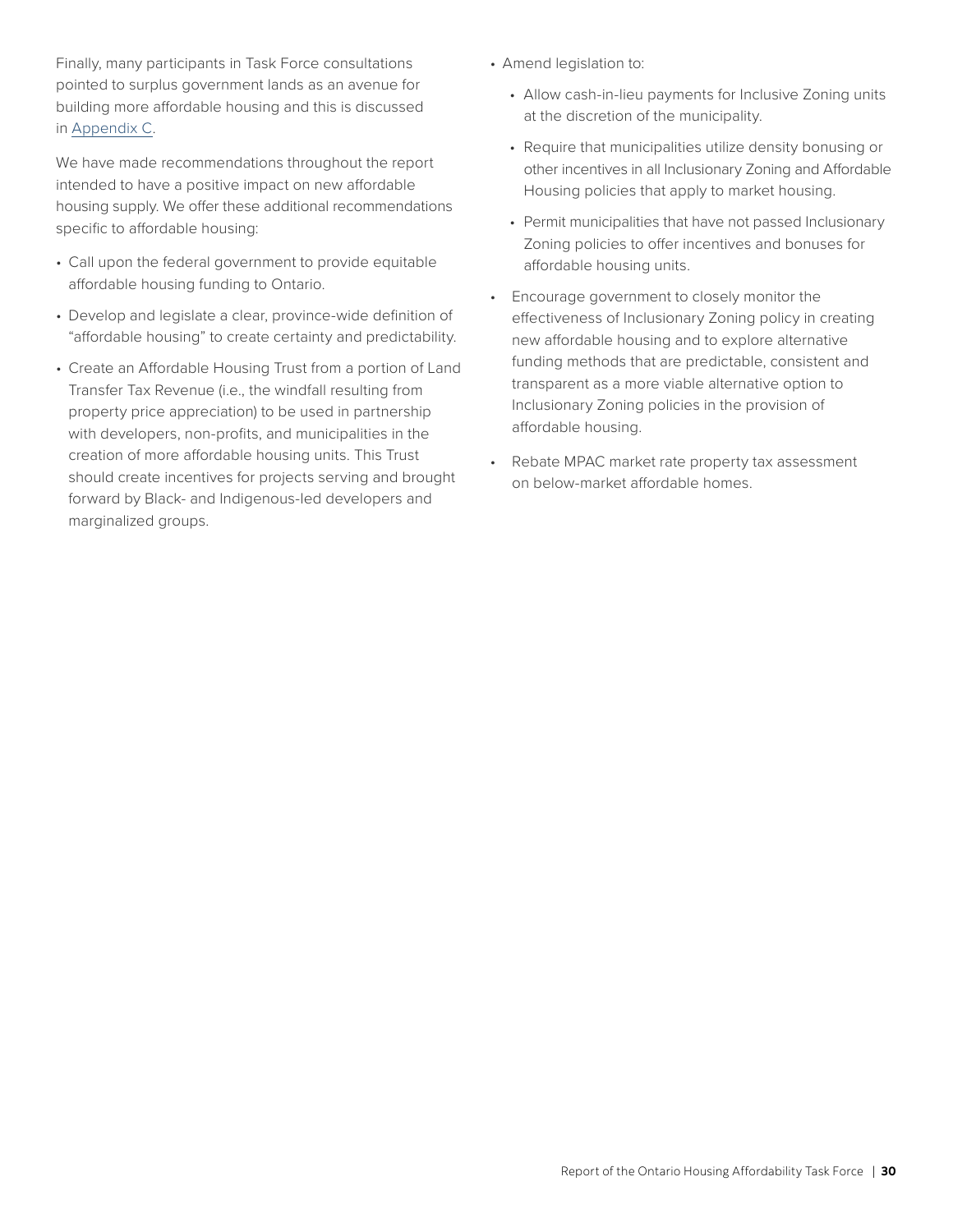## <span id="page-30-0"></span>**APPENDIX C: Government Surplus Land**

Surplus government lands fell outside the mandate of the Task Force. However, this question came up repeatedly as a solution to housing supply. While we take no view on the disposition of specific parcels of land, several stakeholders raised issues that we believe merit consideration:

- Review surplus lands and accelerate the sale and development through RFP of surplus government land and surrounding land by provincially pre-zoning for density, affordable housing, and mixed or residential use.
- All future government land sales, whether commercial or residential, should have an affordable housing component of at least 20%.
- Purposefully upzone underdeveloped or underutilized Crown property (e.g., LCBO).
- Sell Crown land and reoccupy as a tenant in a higher density building or relocate services outside of major population centres where land is considerably less expensive.
- The policy priority of adding to the housing supply, including affordable units, should be reflected in the way surplus land is offered for sale, allowing bidders to structure their proposals accordingly.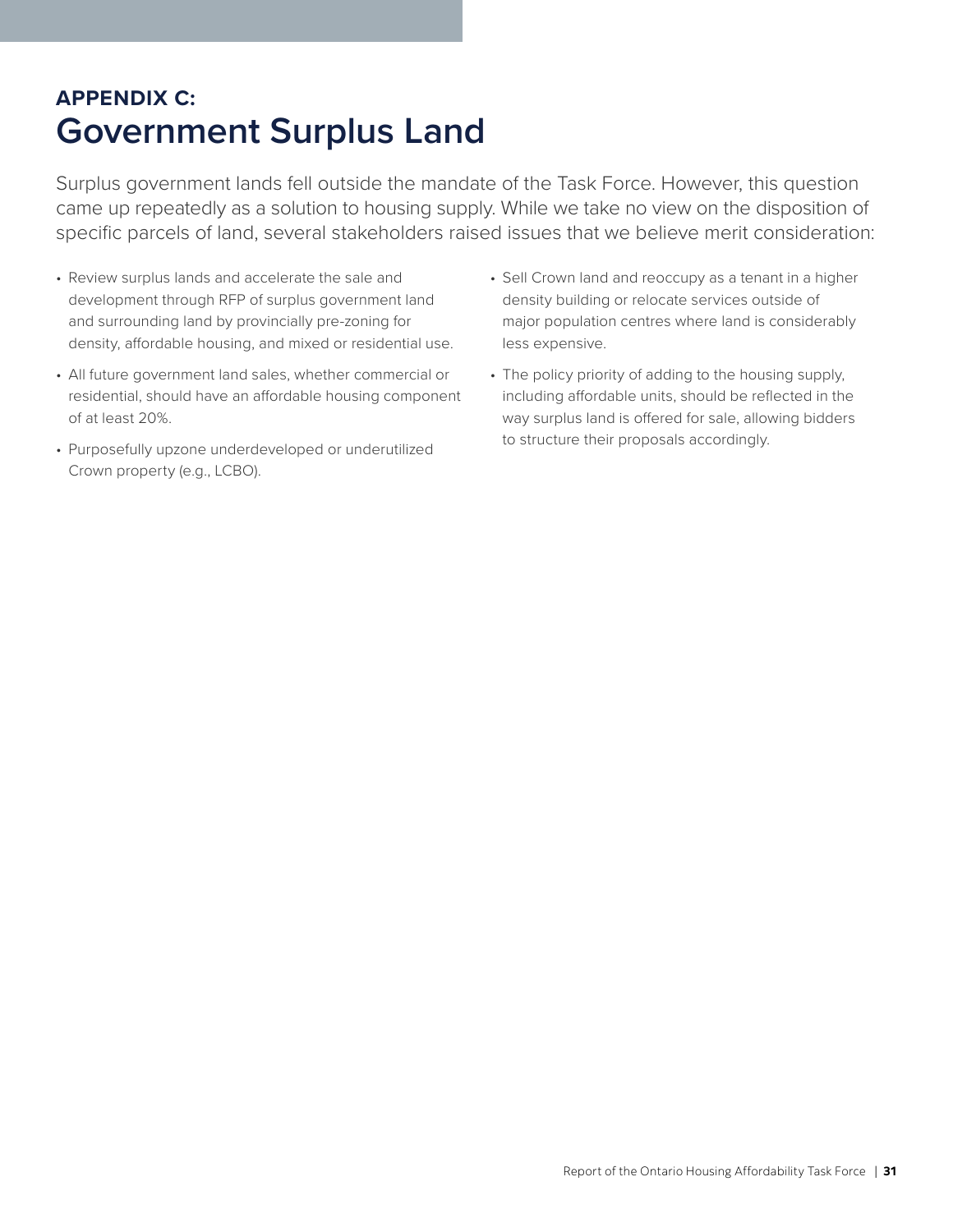## <span id="page-31-0"></span>**APPENDIX D: Surety Bonds**

### Moving to surety bonds would free up billions of dollars for building

When a development proposal goes ahead, the developer typically needs to make site improvements, such as installing common services. The development agreement details how the developer must perform to the municipality's satisfaction.

Up until the 1980s, it was common practice for Ontario municipalities to accept bonds as financial security for subdivision agreements and site plans. Today, however, they almost exclusively require letters of credit from a chartered bank. The problem with letters of credit is that developers are often required to collateralize the letter of credit dollar-for-dollar against the value of the municipal works they are performing.

Often this means developers can only afford to finance one or two housing projects at a time, constraining housing supply. The Ontario Home Builders' Association estimates that across Ontario, billions of dollars are tied up in collateral or borrowing capacity that could be used to advance more projects.

Modern "pay on demand surety bonds" are proven to provide the same benefits and security as a letter of credit, while not tying up private capital the way letters of credit do. Moving to this option would give municipalities across Ontario access to all the features of a letter of credit with the added benefit of professional underwriting, carried out by licensed bonding companies, ensuring that the developer is qualified to fulfill its obligations under the municipal agreement.

Most important from a municipal perspective, the financial obligation is secured. If a problem arises, the secure bond is fully payable by the bond company on demand. Surety companies, similar to banks, are regulated by Ontario's Office of the Superintendent of Financial Institutions to ensure they have sufficient funds in place to pay out bond claims.

More widespread use of this instrument could unlock billions of dollars of private sector financial liquidity that could be used to build new infrastructure and housing projects, provide for more units in each development and accelerate the delivery of housing of all types.